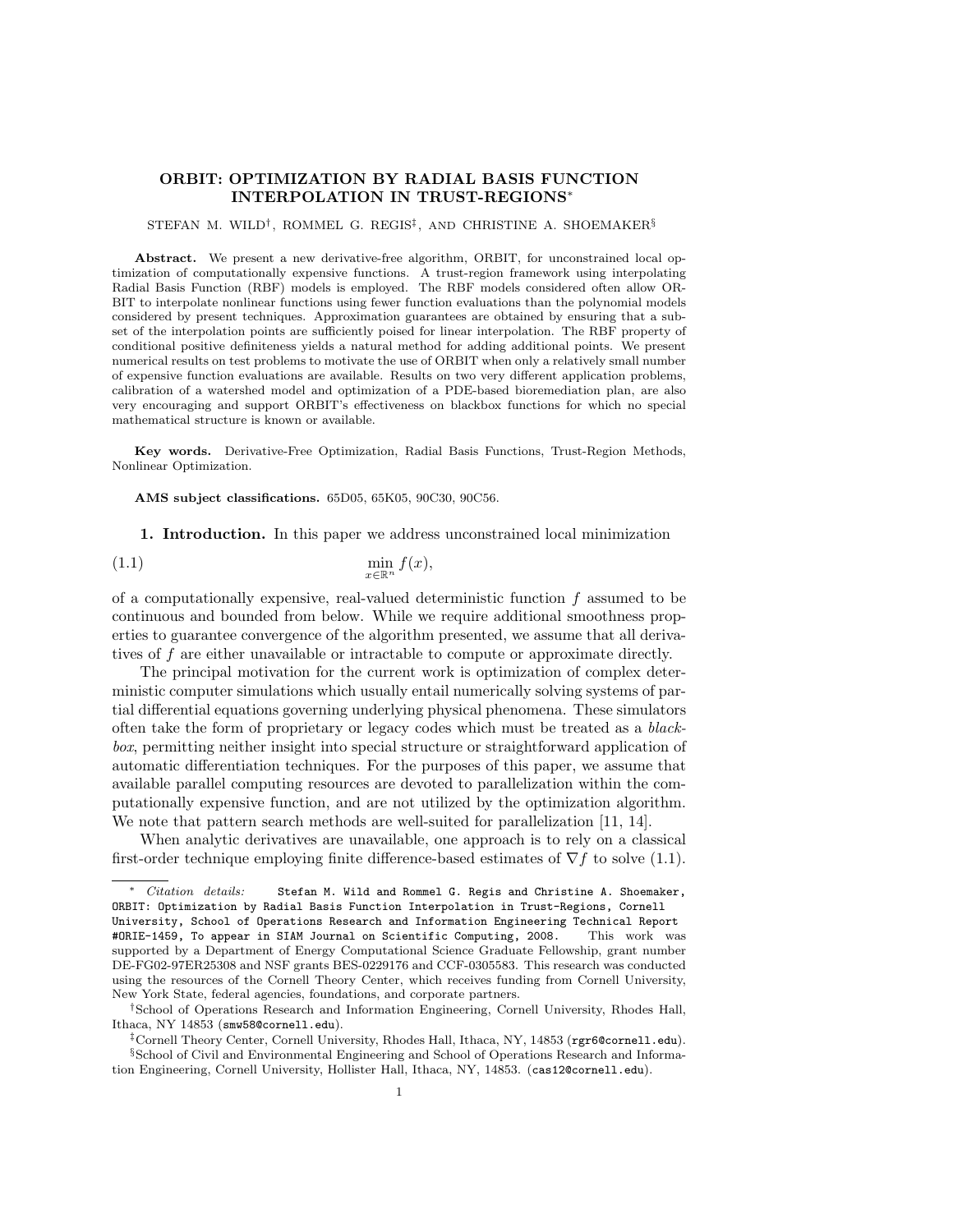However, in addition to potential presence of computational noise, as both the dimension and computational expense of the function grows, the  $n + 1$  function evaluations required for such estimates are often better spent sampling the function elsewhere.

For their ease of implementation and ability to find global solutions, heuristics, such as genetic algorithms and simulated annealing, are often favored by engineers. However, these algorithms are often inefficient in achieving decreases in the objective function given only a limited number of function evaluations.

The approach followed by our ORBIT algorithm is based on forming a surrogate model which is computationally simple to evaluate and possesses well-behaved derivatives. This surrogate model approximates the true function locally by interpolating it at a set of sufficiently scattered data points. The surrogate model is optimized over compact regions to generate new points which can be evaluated by the computationally expensive function. By using this new function value to update the model, an iterative process develops. Over the last ten years, such derivative-free trust-region algorithms have become increasingly popular (see for example [5, 22, 23, 24]). However, they are often tailored to minimize the underlying computational complexity, as in [24], or to yield global convergence, as in [5]. In our setting we assume that the computational expense of function evaluation both dominates any possible internal optimization expense and limits the number of evaluations which can be performed.

In ORBIT, we have isolated the components which we believe to be responsible for the success of the algorithm in preliminary numerical experiments. As in the work of Powell [25] and Oeuvray and Bierlaire [22], we form a nonlinear interpolation model using fewer than a quadratic (in the dimension) number of points. A so-called "fully linear tail" is employed to guarantee that the model approximates both the function and its gradient reasonably well, similar to the class of models considered by Conn, Scheinberg, and Vicente in [7].

To minimize computational overhead, in both [25] and [22], the number of interpolation points employed is fixed and hence each time a new point is evaluated, a previous point must be dropped from the interpolation set. In ORBIT, the number of points interpolated depends on the number of nearby points available and the set of points used can vary more freely from one iteration to the next. Our method for adding additional points in a computationally stable manner relies on a property of radial basis functions and is based on a technique from the global optimization literature [2]. Our algorithmic framework works for a wide variety of radial basis functions. While we have recently established a global convergence result in [29], the focus of this paper is on implementation details and the success of ORBIT in practice.

1.1. Outline. We begin by providing the necessary background on trust-region methods and outlining the work done to date on derivative-free trust-region methods in Section 2. In Section 3 we introduce interpolating models based on RBFs. The computational details of ORBIT are outlined in Section 4. In Section 5 we introduce techniques for benchmarking optimization algorithms in the computationally expensive setting and provide numerical results on standard test problems. Results on two applications from Environmental Engineering are presented in Section 6.

2. Trust-Region Methods. We begin with a review of the trust-region framework upon which our algorithm relies. Trust-region methods employ a surrogate model  $m_k$  which is assumed to approximate f within a neighborhood of the current iterate  $x_k$ . We define this so-called *trust-region* for an implied (center, radius) pair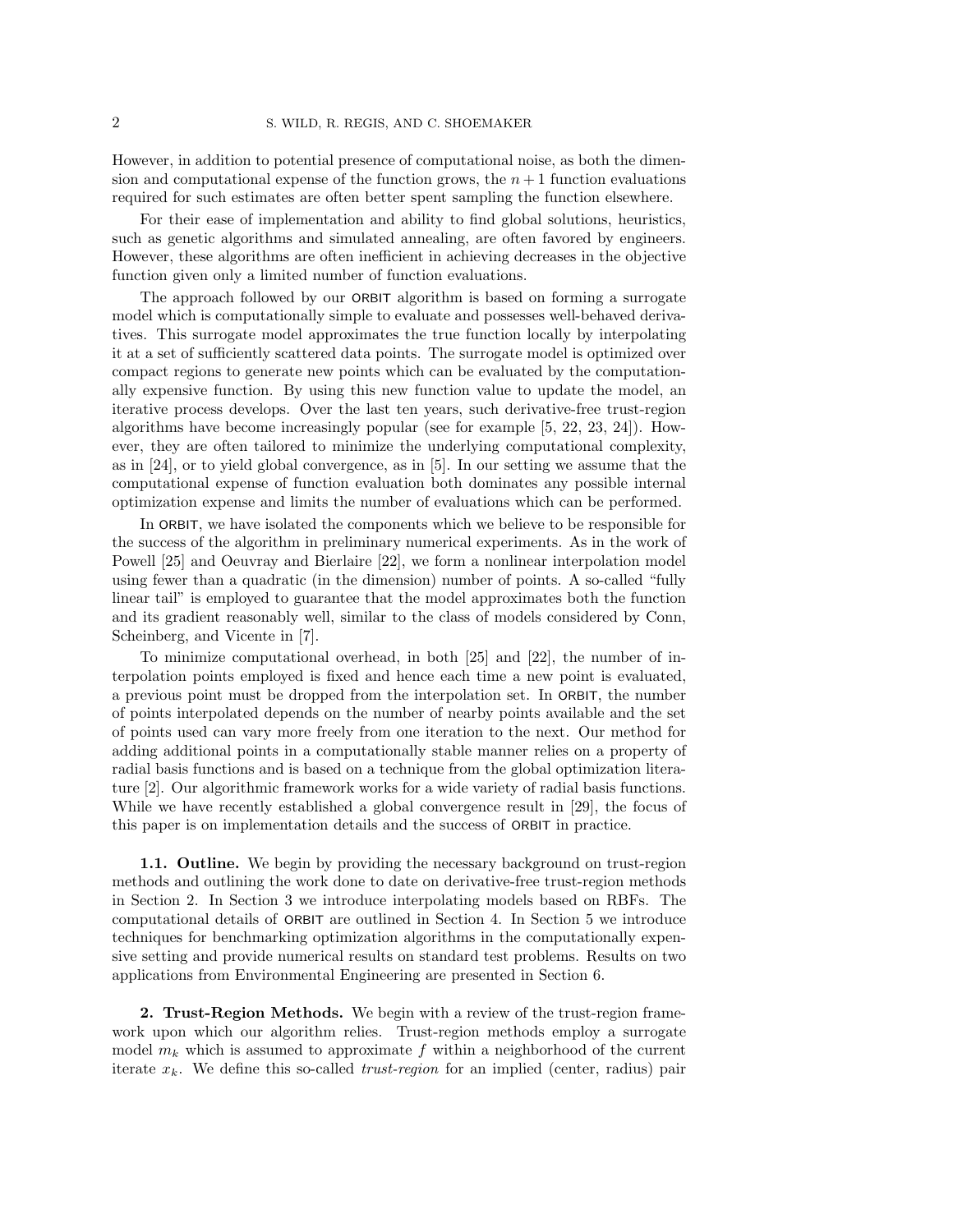

Fig. 2.1. Trust-Region Subproblem Solutions (all have same axes): (a) True Function, (b) Quadratic Taylor Model in 2-norm Trust-Region, (c) Quadratic Interpolation Model in 1-norm Trust-Region, (d) Gaussian RBF Interpolation Model in  $\infty$ -norm Trust-Region.

 $(x_k, \Delta_k > 0)$  as:

(2.1) 
$$
\mathcal{B}_k = \{x \in \mathbb{R}^n : ||x - x_k||_k \leq \Delta_k\},\
$$

where we are careful to distinguish the trust-region norm (at iteration k),  $\|\cdot\|_k$ , from the standard 2-norm  $\|\cdot\|$  and other norms used in the sequel. We assume here only that there exists a constant  $c_k$  (depending only on the dimension n) such that  $\lVert \cdot \rVert \leq c_k \lVert \cdot \rVert_k$ for all  $k$ .

Trust-region methods obtain new points by solving a "subproblem" of the form:

$$
(2.2) \qquad \qquad \min\left\{m_k(x_k+s): x_k+s\in\mathcal{B}_k\right\}.
$$

As an example, in the upper left of Figure 2.1 we show the contours and optimal solution of the well-studied Rosenbrock function,  $f(x) = 100(x_2 - x_1^2)^2 + (1 - x_1)^2$ . The remaining plots show three different models: a derivative-based quadratic, an interpolation-based quadratic, and a Gaussian radial basis function model, approximating f within 2-norm, 1-norm, and  $\infty$ -norm trust-regions, respectively. The corresponding subproblem solution is also shown in each plot.

Given an approximate solution  $s_k$  to (2.2), the pair  $(x_k, \Delta_k)$  is updated according to the ratio of actual to predicted improvement,

(2.3) 
$$
\rho_k = \frac{f(x_k) - f(x_k + s_k)}{m_k(x_k) - m_k(x_k + s_k)}.
$$

Given inputs  $0 \le \eta_0 \le \eta_1 < 1$ ,  $0 < \gamma_0 < 1 < \gamma_1$ ,  $0 < \Delta_0 \le \Delta_{\text{max}}$ , and  $x_0 \in \mathbb{R}^n$ , a basic trust-region method proceeds iteratively as shown in Figure 2.2. The design of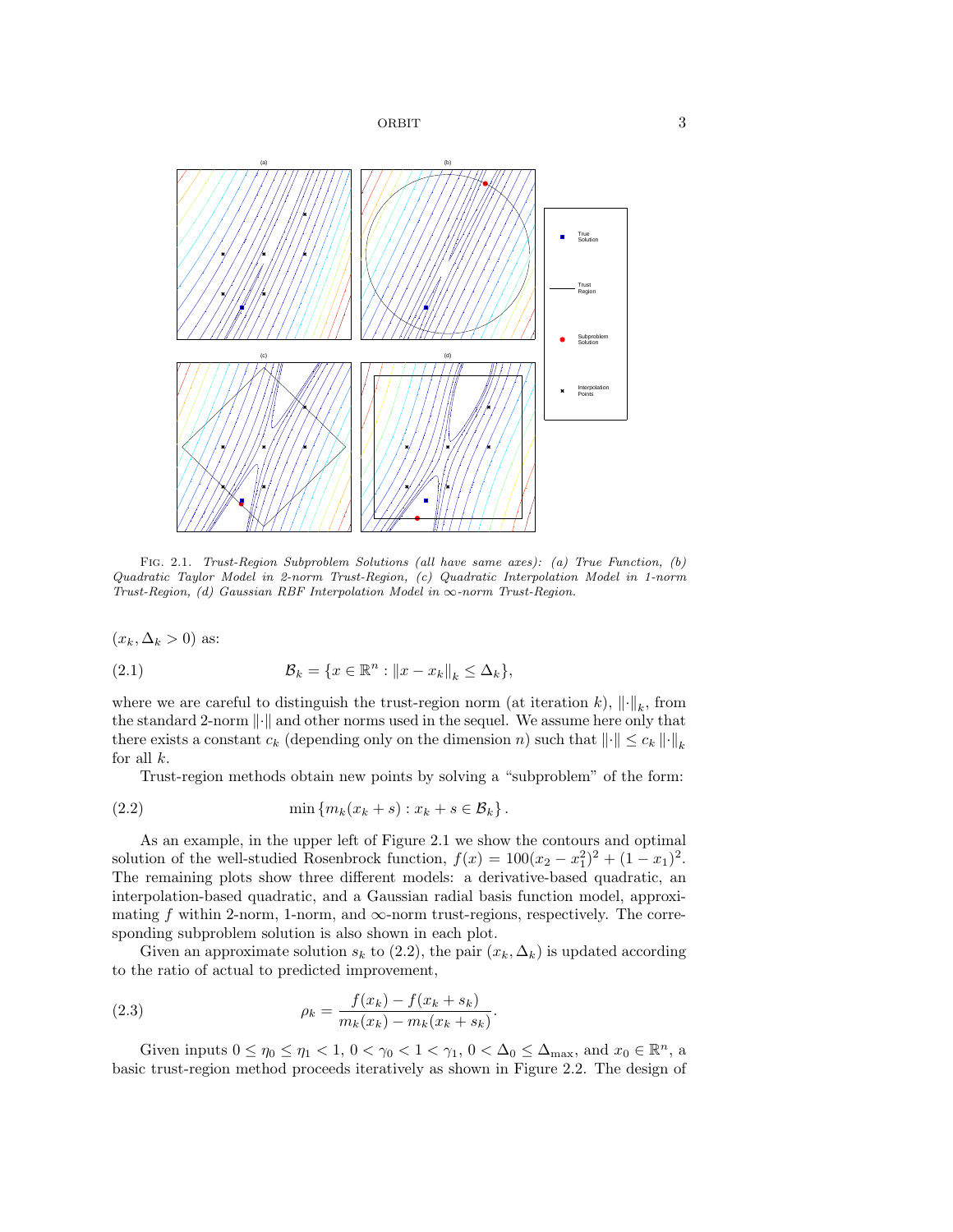**Build** model  $m_k$  approximating f in the trust-region  $\mathcal{B}_k$ . Solve Subproblem  $(2.2)$ . **Evaluate**  $f(x_k + s_k)$  and compute  $\rho_k$  using (2.3). Adjust trust-region according to:  $\Delta_{k+1} =$  $\sqrt{ }$ Į  $\mathcal{L}$  $\min\{\gamma_1\Delta_k, \Delta_{\text{max}}\}\$ if  $\rho_k \geq \eta_1$  $\Delta_k$  if  $\eta_0 \le \rho_k < \eta_1$  $\gamma_0 \Delta_k$  if  $\rho_k < \eta_0$ ,  $x_{k+1} = \begin{cases} x_k + s_k & \text{if } \rho_k \geq \eta_0 \\ x_k & \text{if } \rho_k \leq n_k \end{cases}$  $x_k$  if  $\rho_k < \eta_0$ .

Fig. 2.2. Iteration k of a Basic Trust-Region Algorithm.

the trust-region algorithm ensures that  $f$  is only sampled within the relaxed level set:

(2.4)  $\mathcal{L}(x_0) = \{y \in \mathbb{R}^n : ||x - y||_k \leq \Delta_{\text{max}} \text{ for some } x \text{ with } f(x) \leq f(x_0) \}.$ 

Usually a quadratic model,

(2.5) 
$$
m_k(x_k + s) = f(x_k) + g_k^T s + \frac{1}{2} s^T H_k s,
$$

is employed and the approximate solution,  $s_k$ , to the subproblem (2.2) is required to satisfy a sufficient decrease condition of the form:

(2.6) 
$$
m_k(x_k) - m_k(x_k + s_k) \ge \frac{\kappa_d}{2} \|g_k\|_k \min\left\{ \frac{\|g_k\|_k}{\|H_k\|_k}, \Delta_k \right\},
$$

for some constant  $\kappa_d \in (0,1]$ .

When the model is built with exact derivative information (e.g.-  $g_k = \nabla f(x_k)$ ) and  $H_k = \nabla^2 f(x_k)$ , global convergence to second-order critical points is possible given only minor modifications to (2.6) and the update of  $\Delta_{k+1}$  in the basic algorithm in Figure 2.2. It is also possible to use estimates of the function's Hessian and still guarantee convergence. Useful results in this area are given comprehensive treatment in [4]. In the derivative-free setting, other models must be constructed.

2.1. Derivative-Free Trust-Region Models. The quadratic model in (2.5) is attractive because with it, the subproblem in (2.2) is one of the only nonlinear programs for which global solutions can be efficiently computed. One extension to the derivative-free setting is to estimate the gradient  $\nabla f(x_k)$  by finite difference methods using n additional function evaluations and apply classical derivative-based techniques. However, since finite difference evaluations are only useful for estimating derivatives at the current center,  $x_k$ , this approach may be impractical when the function f is computationally expensive. Further, computational noise found in practice means that these finite difference estimates may be unreliable.

An alternative approach is to obtain the model parameters  $g_k$  and  $H_k$  by requiring that the model interpolate the function at a set of distinct data points  $\mathcal{Y} = \{y_1 =$  $[0, y_2, \ldots, y_{|\mathcal{Y}|}] \subset \mathbb{R}^n$ :

(2.7) 
$$
m_k(x_k + y_i) = f(x_k + y_i) \quad \text{for all } y_i \in \mathcal{Y}.
$$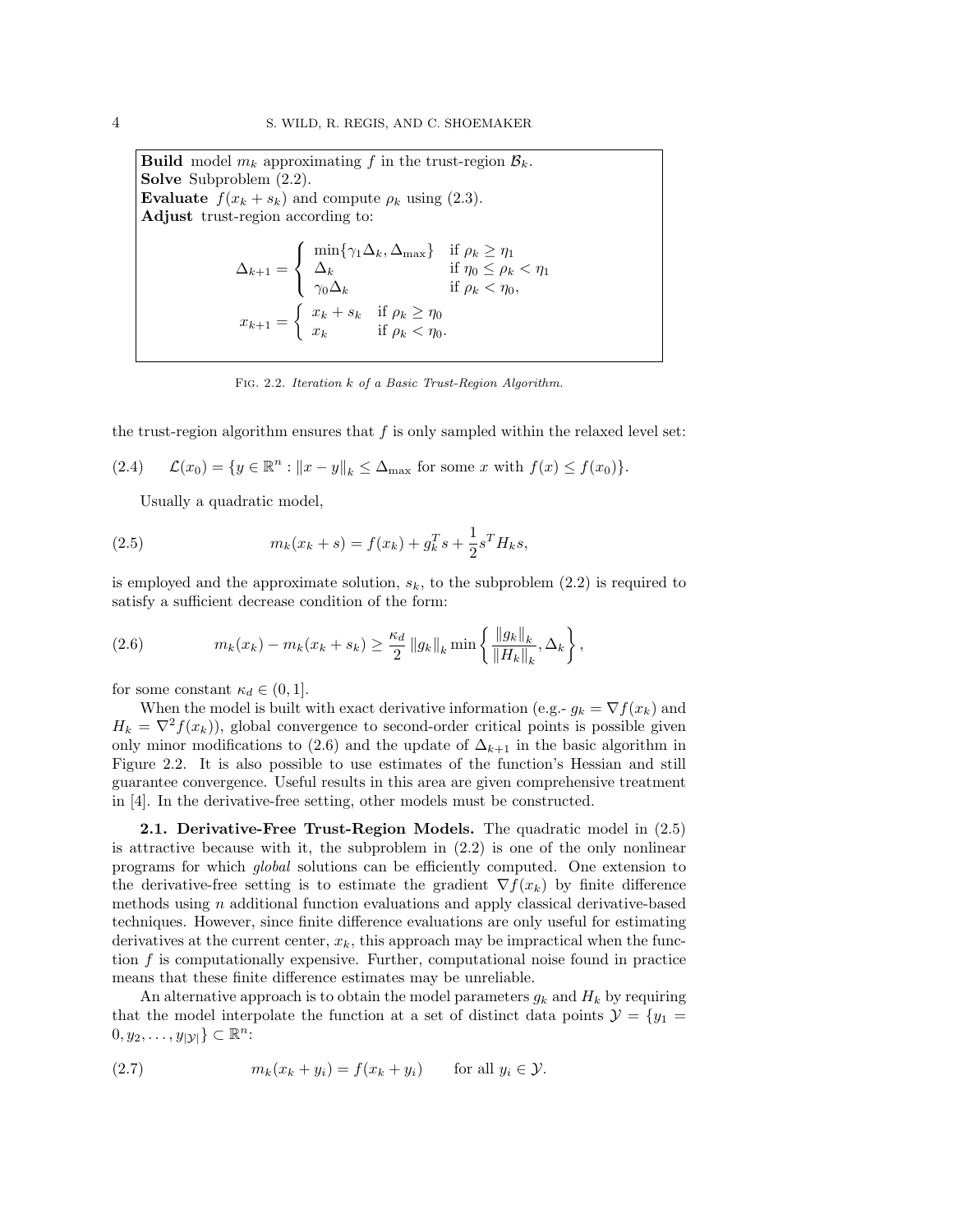ORBIT 5

| $n \parallel 10 \parallel 20$                                       |  |  |  | 30 40 | 50 | -60 | 70 | -80 | 90 | 100 |
|---------------------------------------------------------------------|--|--|--|-------|----|-----|----|-----|----|-----|
| $\frac{(n+1)(n+2)}{2}$ 66 231 496 861 1326 1891 2556 3321 4186 5151 |  |  |  |       |    |     |    |     |    |     |
| TABLE 2.1                                                           |  |  |  |       |    |     |    |     |    |     |

Number of Interpolation Points Needed to Uniquely Define a Full Quadratic Model.

The idea of forming quadratic models by interpolation for optimization without derivatives was proposed by Winfield in the late 1960's [30] and revived in the mid 1990's independently by Powell (UOBYQA [23]) and Conn, Scheinberg, and Toint (DFO [5]).

These methods rely heavily on results from multivariate interpolation, a problem much more difficult than its univariate counterpart [28]. In particular, since the dimension of quadratics in  $\mathbb{R}^n$  is  $\hat{p} = \frac{1}{2}(n+1)(n+2)$ , at least  $\hat{p}$  function evaluations must be done to provide enough interpolation points to ensure uniqueness of the quadratic model. Further, these points must satisfy strict geometric conditions for the interpolation problem in (2.7) to be well-posed. These geometric conditions have received recent treatment in [7], where Taylor-like error bounds between the polynomial models and the true function were proposed. A quadratic model interpolating 6 points in  $\mathbb{R}^2$  is shown in the lower left corner of Figure 2.1.

A significant drawback of these full quadratic methods is that the number of interpolation points they strive for is quadratic in the dimension of the problem. For example, we see in Table 2.1 that when  $n = 30$ , nearly 500 function evaluations are required before the first fully quadratic surrogate model can be constructed and the subproblem optimization can begin. Of course, fully linear models can also be obtained in  $n + 1$  function evaluations.

Before proceeding, we note that Powell has addressed this difficulty by proposing to satisfy (2.7) uniquely by certain underdetermined quadratics [24]. He developed NEWUOA, a complex but computationally efficient Fortran code using updates of the model such that the change in the model's Hessian is of minimum Frobenius norm [25]. A similar approach is used in a later version of the DFO package [6].

**2.2. Fully Linear Models.** In order to avoid geometric conditions on  $\mathcal{O}(n^2)$ points, we will rely on a class of so-called fully linear interpolation models, which can be formed using as few as  $n + 1$  function evaluations. To establish Taylor-like error bounds, the function  $f$  must be reasonably smooth. Throughout the sequel we will make the following assumptions on the function  $f$ :

(Assumption on Function)  $f \in C^1[\Omega]$  for some open  $\Omega \supset \mathcal{L}(x_0)$ ,  $\nabla f$  is Lipschitz continuous on  $\mathcal{L}(x_0)$ , and f is bounded on  $\mathcal{L}(x_0)$ .

We borrow the following definition from [7] and note that three similar conditions define *fully quadratic* models.

DEFINITION 2.1. For fixed  $\kappa_f > 0, \kappa_g > 0$ ,  $x_k$  such that  $f(x_k) \le f(x_0)$ , and  $\Delta \in (0, \Delta_{\text{max}}]$  defining  $\mathcal{B} = \{x \in \mathbb{R}^n : ||x - x_k||_k \leq \Delta\}$ , a model  $m \in C^1[\Omega]$  is said to be fully linear on  $\mathcal B$  if for all  $x \in \mathcal B$ :

(2.8) 
$$
|f(x) - m(x)| \le \kappa_f \Delta^2,
$$

(2.9) 
$$
\|\nabla f(x) - \nabla m(x)\| \le \kappa_g \Delta.
$$

If a fully linear model can be obtained for any  $\Delta \in (0, \Delta_{\text{max}}]$ , these conditions ensure that an approximation to even the true function's gradient can achieve any desired degree of precision within a small enough neighborhood of  $x_k$ . As exemplified in [7], fully linear interpolation models are defined by geometry conditions on the interpolation set. In Section 4 we will explore the conditions (2.8) and (2.9) for the radial basis function models introduced next.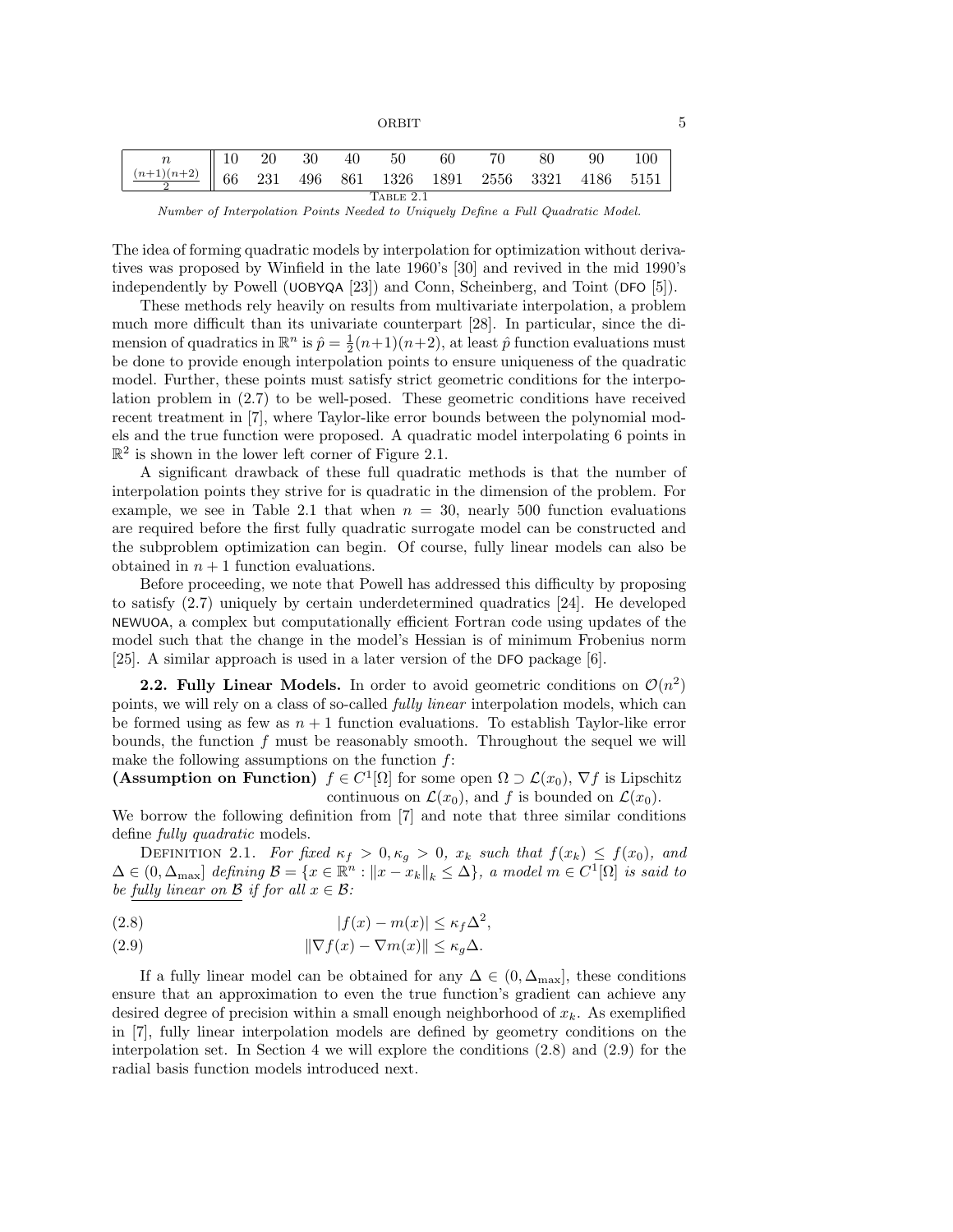3. Radial Basis Functions. Quadratic surrogates of the form (2.5) have the benefit of being easy to implement while still being able to model curvature of the underlying function  $f$ . Another way to model curvature is to consider interpolating surrogates, which are linear combinations of nonlinear basis functions and satisfy (2.7) for the interpolation points  $\{y_j\}_{j=1}^{|\mathcal{Y}|}$ . One possible model is of the form:

(3.1) 
$$
m_k(x_k + s) = \sum_{j=1}^{|\mathcal{Y}|} \lambda_j \phi(||s - y_j||) + p(s),
$$

where  $\phi : \mathbb{R}_+ \to \mathbb{R}$  is a univariate function and  $p \in \mathcal{P}_{d-1}^n$ , where  $\mathcal{P}_{d-1}^n$  is the (trivial if  $d = 0$ ) space of polynomials in *n* variables of total degree no more than  $d - 1$ . In addition to guaranteeing uniqueness of the model  $m_k$ , the polynomial tail p ensures that  $m_k$  belongs to a linear space that also contains the polynomial space  $\mathcal{P}_{d-1}^n$ .

Such models are called *radial basis functions* (RBFs) because  $m_k(x_k + s) - p(s)$ is a linear combination of shifts of the function  $\phi(||x||)$ , which is constant on spheres in  $\mathbb{R}^n$ . For concreteness, we represent the polynomial tail by  $p(s) = \sum_{i=1}^{\hat{p}} \nu_i \pi_i(s)$ , for  $\hat{p} = \dim \mathcal{P}_{d-1}^n$  and  $\{\pi_1(s), \ldots, \pi_{\hat{p}}(s)\}\$ , a basis for  $\mathcal{P}_{d-1}^n$ . Some examples of popular radial functions are given in Table 3.1.

For fixed coefficients  $\lambda$ , these radial functions are all twice continuously differentiable. We briefly note that for an RBF model to be twice continuously differentiable, the radial function  $\phi$  must be both twice continuously differentiable and have a derivative that vanishes at the origin. We then have relatively simple analytic expressions for both the gradient,

(3.2) 
$$
\nabla m_k(x_k + s) = \sum_{i=1}^{|\mathcal{Y}|} \lambda_i \phi'(\|s - y_i\|) \frac{s - y_i}{\|s - y_i\|} + \nabla p(s),
$$

and Hessian, provided in (4.15), of the model.

In addition to being sufficiently smooth, these radial functions in Table 3.1 all share the property of conditional positive definiteness [28].

DEFINITION 3.1. Let  $\pi$  be a basis for  $\mathcal{P}_{d-1}^n$ , with the convention that  $\pi = \emptyset$  if  $d = 0$ . A function  $\phi$  is said to be Conditionally Positive Definite (CPD) of order d if for all sets of distinct points  $\mathcal{Y} \subset \mathbb{R}^n$  and all  $\lambda \neq 0$  satisfying  $\sum_{j=1}^{|\mathcal{Y}|} \lambda_j \pi(y_j) = 0$ , the quadratic form  $\sum_{i,j=1}^{|\mathcal{Y}|} \lambda_j \phi(||y_i - y_j||) \lambda_j$  is positive.

This property ensures that there exists a unique model of the form (3.1) provided that  $\hat{p}$  points in  $\mathcal Y$  are poised for interpolation in  $\mathcal P_{d-1}^n$ . A set of  $\hat{p}$  points is said to be *poised for interpolation in*  $\mathcal{P}_{d-1}^n$  if the zero polynomial is the only polynomial in  $\mathcal{P}_{d-1}^n$  which vanishes at all  $\hat{p}$  points. Conditional positive definiteness of a function is usually proved by Fourier transforms [3, 28] and is beyond the scope of the present work. Before addressing solution techniques, we note that if  $\phi$  is CPD of order d, then it is also CPD of order  $d > d$ .

**3.1. Obtaining Model Parameters.** We now illustrate one method for obtaining the parameters defining an RBF model that interpolates data as in (2.7) at knots in *y*. Defining the matrices  $\Pi \in \mathbb{R}^{\hat{p} \times |\mathcal{Y}|}$  and  $\Phi \in \mathbb{R}^{|\mathcal{Y}| \times |\mathcal{Y}|}$ , as  $\Pi_{i,j} = \pi_i(y_j)$  and  $\Phi_{i,j} = \phi(||y_i - y_j||)$ , respectively, we consider the symmetric linear system:

(3.3) 
$$
\left[\begin{array}{cc} \Phi & \Pi^T \\ \Pi & 0 \end{array}\right] \left[\begin{array}{c} \lambda \\ \nu \end{array}\right] = \left[\begin{array}{c} f \\ 0 \end{array}\right].
$$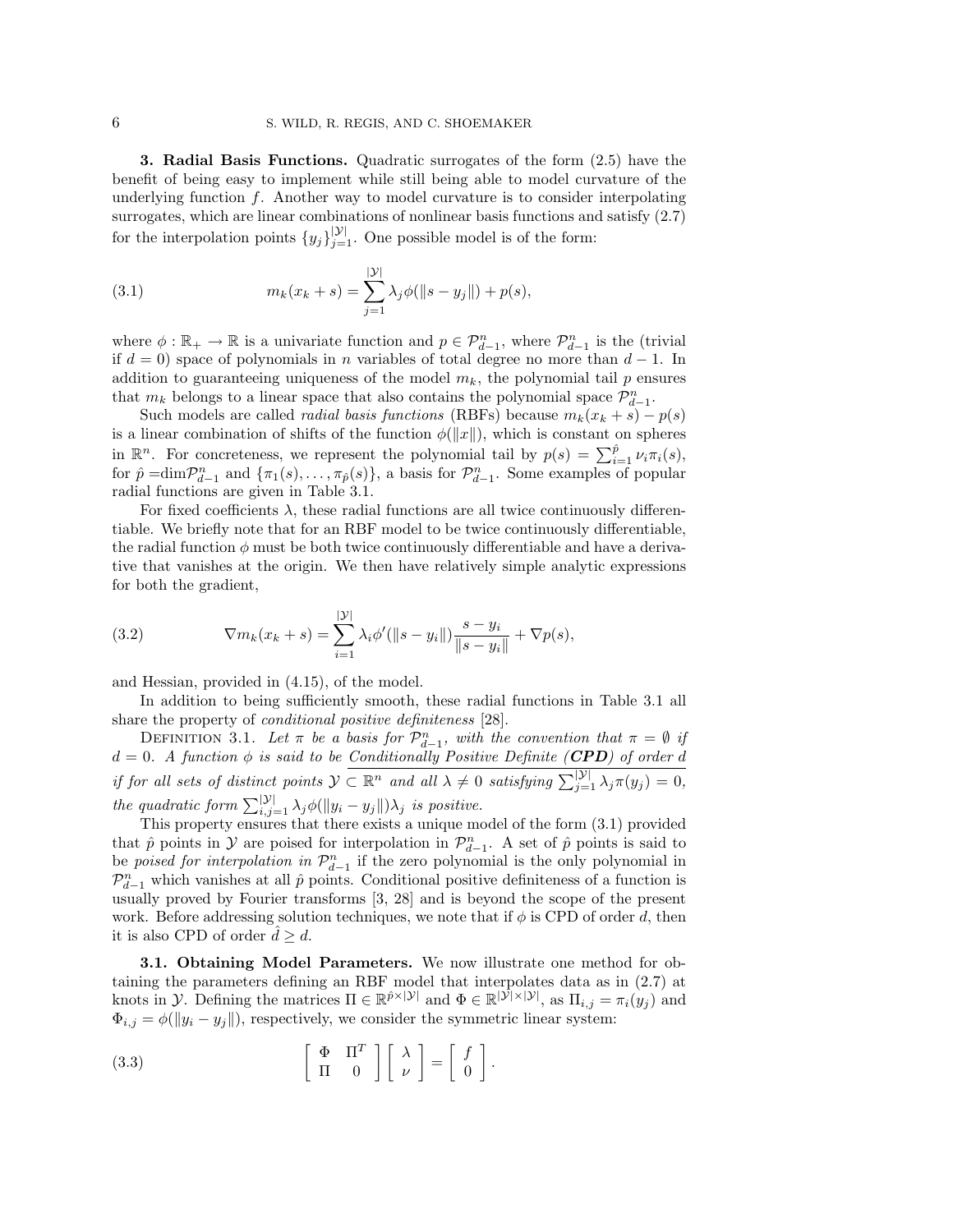Since  $\{\pi_j(s)\}_{j=1}^{\hat{p}}$  forms a basis for  $\mathcal{P}_{d-1}^n$ , the interpolation set  $\mathcal Y$  being poised for interpolation in  $\mathcal{P}_d^n$  is equivalent to rank( $\Pi$ )=dim $\mathcal{P}_{d-1}^n = \hat{p}$ . It is then easy to see that for CPD functions of order  $d$ , a sufficient condition for the nonsingularity of  $(3.3)$  is that the points in  $\mathcal Y$  are distinct and yield a  $\Pi^T$  of full column rank. It is instructive to note that, as in polynomial interpolation, these are geometric conditions on the interpolation nodes and are independent of the data values in f.

We will exploit this property of RBFs by using a null-space method (see for example [1]) for solving the symmetric system in (3.3). Suppose that  $\Pi^T$  is of full column rank and admits the truncated  $QR$  factorization  $\Pi^T = QR$  and hence  $R \in$  $\mathbb{R}^{(n+1)\times(n+1)}$  is nonsingular. By the lower set of equations in (3.3) we must have  $\lambda = Z\omega$  for  $\omega \in \mathbb{R}^{|\mathcal{Y}|-n-1}$  and any orthogonal basis Z for  $\mathcal{N}(\Pi)$  (e.g.-from the orthogonal columns of a full  $QR$  decomposition). Hence  $(3.3)$  reduces to:

$$
(3.4) \t\t Z^T \Phi Z \omega = Z^T f
$$

(3.5) 
$$
R\nu = Q^T(f - \Phi Z \omega).
$$

By the rank condition on  $\Pi^T$  and the distinctness of the points in  $\mathcal{Y}, Z^T \Phi Z$  is positive definite for any  $\phi$  that is CPD of at most order d. Hence the matrix that determines the RBF coefficients  $\lambda$  admits the Cholesky factorization:

$$
(3.6) \t\t Z^T \Phi Z = LL^T
$$

for a nonsingular lower triangular  $L$ . Since  $Z$  is orthogonal we immediately note the bound:

(3.7) 
$$
\|\lambda\| = \|Z L^{-T} L^{-1} Z^{T} f\| \le \|L^{-1}\|^{2} \|f\|,
$$

which will prove useful for the analysis in Section 4.2.

3.2. RBFs for Optimization. Although the idea of interpolation by RBFs has been around for more than 20 years, such methods have only recently gained popularity in practice [3]. Their use to date has been mainly confined to global optimization [2, 12, 26]. The success of RBFs in global optimization can be attributed to the ability of RBFs to model multimodal behavior while still exhibiting favorable numerical properties. A Gaussian RBF model interpolating 6 points within an  $\infty$ norm region in  $\mathbb{R}^2$  is shown in the lower right of Figure 2.1. We note in particular that if more than  $\frac{(n+1)(n+2)}{2}$  points are available, RBF models which are CPD of order 0 are able to (uniquely) interpolate  $f$  at as many of the points as desired.

As part of his 2005 dissertation, Oeuvray developed a derivative-free trust-region algorithm employing a cubic RBF model with a linear tail [21]. His algorithm,

| $\phi(r)$                                       | Order         | Parameters                    | Example                                            |  |  |  |  |
|-------------------------------------------------|---------------|-------------------------------|----------------------------------------------------|--|--|--|--|
| $n^{5}$                                         |               | $\beta \in (2,4)$             | Cubic, $r^3$                                       |  |  |  |  |
| $(\gamma^2 + r^2)^{\beta}$                      | $\mathcal{D}$ | $\gamma > 0, \beta \in (1,2)$ | Multiquadric I, $(\gamma^2 + r^2)^{\frac{3}{2}}$   |  |  |  |  |
| $-(\gamma^2+r^2)$ <sup><math>\beta</math></sup> |               | $\gamma > 0, \beta \in (0,1)$ | Multiquadric II, $-\sqrt{\gamma^2 + r^2}$          |  |  |  |  |
| $(\gamma^2 + r^2)^{-\beta}$                     |               | $\gamma > 0, \beta > 0$       | Inv. Multiquadric, $\frac{1}{\sqrt{\gamma^2+r^2}}$ |  |  |  |  |
| $e^{-\frac{r^2}{\gamma^2}}$                     |               | $\gamma > 0$                  | Gaussian, $e^{-\frac{r^2}{\gamma^2}}$              |  |  |  |  |
| TABLE 3.1                                       |               |                               |                                                    |  |  |  |  |

Popular Twice Continuously Differentiable RBFs & Order of Conditional Positive Definiteness.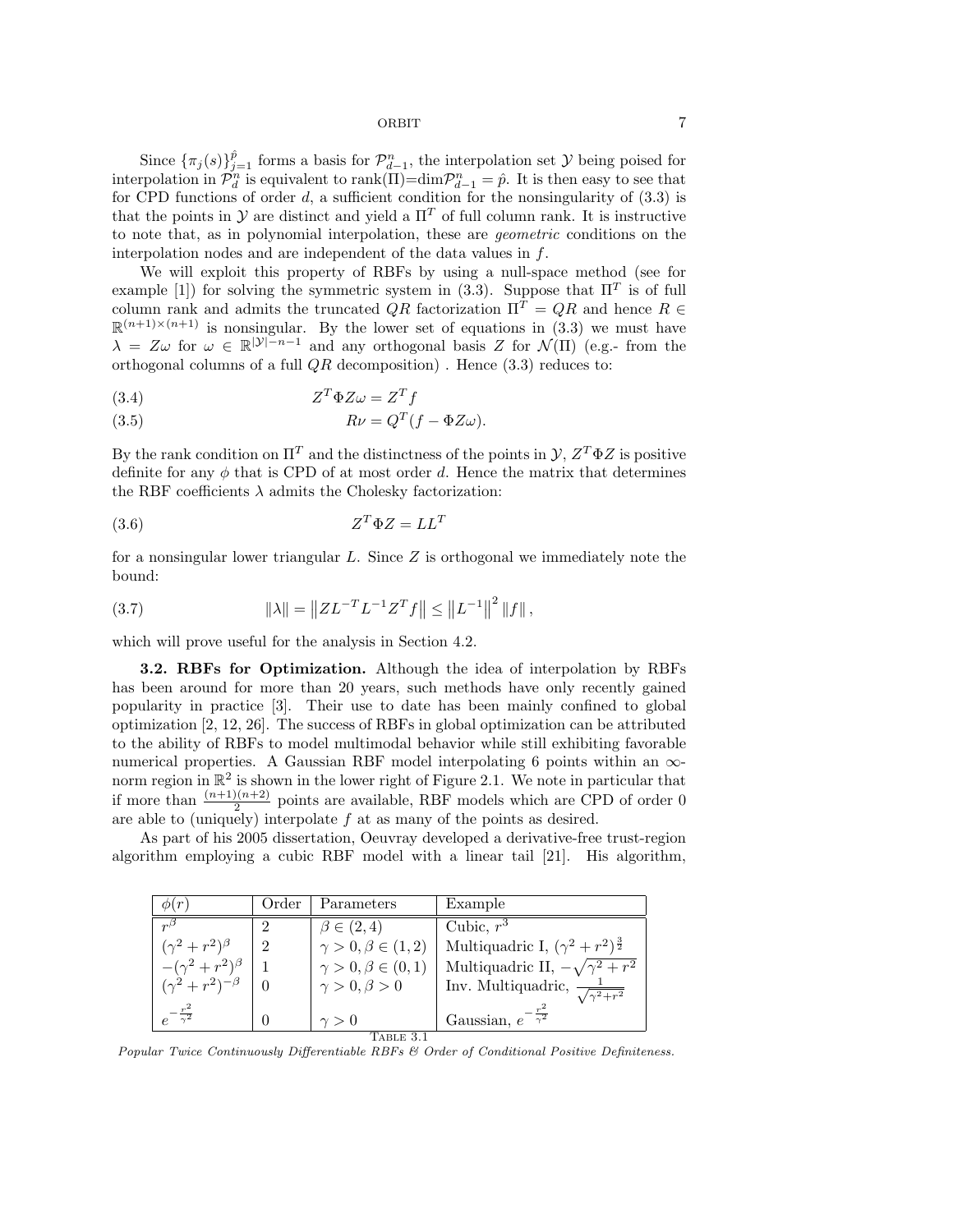BOOSTERS, was motivated by problems in the area of medical image registration and was subsequently modified to include gradient information when available [22]. Convergence theory was based on the literature available at the time [4].

**Step 1:** Find  $n + 1$  affinely independent points: AffPoints( $\mathcal{D}_k$ ,  $\theta_0$ ,  $\theta_1$ ,  $\Delta_k$ ) (detailed in Figure 4.2) Step 2: Add up to  $p_{\text{max}} - n - 1$  additional points to  $\mathcal{Y}$ : AddPoints $(\mathcal{D}_k,\theta_2,p_{\max})$ Step 3: Obtain RBF model parameters from (3.4) and (3.5). Step 4: While  $\|\nabla m_k(x_k)\| \leq \frac{\epsilon_g}{2}$ . If  $m_k$  is fully linear in  $\tilde{\mathcal{B}}_k^g = \{x \in \mathbb{R}^n : ||x_k - x||_k \leq (2\kappa_g)^{-1} \epsilon_g\},\$ Return. Else, Obtain a model  $m_k$  that is fully linear in  $\mathcal{B}_k^g$ , Set  $\Delta_k = \frac{\epsilon_g}{2\kappa}$  $rac{\epsilon_g}{2\kappa_g}$ . **Step 5:** Approximately solve subproblem  $(2.2)$  to obtain a step  $s_k$  satisfying  $(4.18)$ , Evaluate  $f(x_k + s_k)$ . Step 6: Update trust-region parameters:  $\Delta_{k+1} =$  $\sqrt{ }$ J  $\mathcal{L}$  $\min\{\gamma_1\Delta_k, \Delta_{\text{max}}\}\$ if  $\rho_k \geq \eta_1$  $\Delta_k$  if  $\rho_k < \eta_1$  and  $m_k$  is not fully linear on  $\mathcal{B}_k$  $\gamma_0 \Delta_k$  if  $\rho_k < \eta_1$  and  $m_k$  is fully linear on  $\mathcal{B}_k$  $x_{k+1} =$  $\sqrt{ }$ <sup>J</sup>  $\mathcal{L}$  $x_k + s_k$  if  $\rho_k \geq \eta_1$  $x_k + s_k$  if  $\rho_k > \eta_0$  and  $m_k$  is fully linear on  $\mathcal{B}_k$  $x_k$  else Step 7: Evaluate a model-improving point if  $\rho_k \leq \eta_0$  and  $m_k$  is not fully linear on  $\mathcal{B}_k$ .

Fig. 4.1. Iteration k of the ORBIT Algorithm.

4. The ORBIT Algorithm. In this section we detail our algorithm, ORBIT, and establish several of the computational techniques employed. Given trust-region inputs  $0 \leq \eta_0 \leq \eta_1 < 1, 0 < \gamma_0 < 1 < \gamma_1, 0 < \Delta_0 \leq \Delta_{\text{max}}$ , and  $x_0 \in \mathbb{R}^n$ , and additional inputs  $0 < \theta_1 \leq \theta_0^{-1} \leq 1$ ,  $\theta_2 > 0$ ,  $\kappa_f, \kappa_g, \epsilon_g > 0$ , and  $p_{\text{max}} > n + 1$ , an outline of the kth iteration of the algorithm is provided in Figure 4.1.

Besides the current trust-region center and radius, the algorithm works with a set of displacements,  $\mathcal{D}_k$ , from the current center  $x_k$ . This set consists of all points at which the true function value is known:

(4.1) 
$$
d_i \in \mathcal{D}_k \iff f(x_k + d_i) \text{ is known.}
$$

Since evaluation of f is computationally expensive, we stress the importance of having complete knowledge of all points previously evaluated by the algorithm. This is a fundamental difference between ORBIT and previous algorithms in [22, 23, 25], where, in order to reduce linear algebraic costs, the interpolation set was allowed to change by at most one point. For these algorithms, once a point is dropped from the interpolation set it may never return. In our view, these evaluated points contain information which could allow the model to gain additional insight into the function which is especially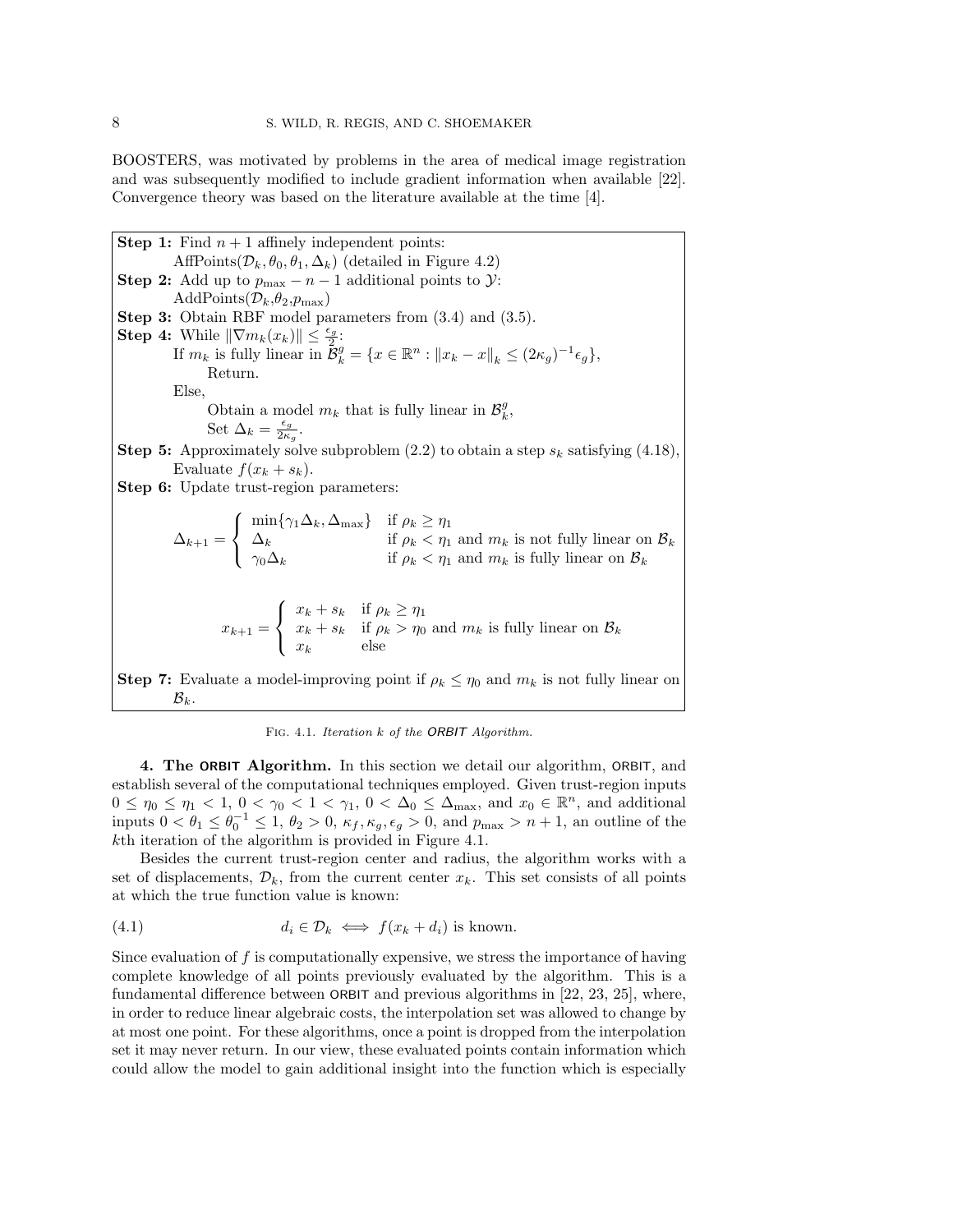valuable when only a limited number of evaluations is possible. This is particularly when larger trust-regions, especially seen in the early phases of the optimization, result in large steps.

The model  $m_k$  at iteration k will employ an interpolation subset  $\mathcal{Y} \subseteq \mathcal{D}_k$  of the available points. In Step 1 (Figure 4.1), points are selected for inclusion in  $\mathcal Y$  in order to establish (if possible) a model which is fully linear within a neighborhood of the current trust-region as discussed in Section 4.1. Additional points are added to  $Y$  in Step 2 (discussed in Section 4.2) in a manner which ensures that the model parameters, and hence the first two derivatives of the model, remain bounded. A well-conditioned RBF model, interpolating at most  $p_{\text{max}}$  points, is then fit in Step 3 using the previously discussed solution techniques.

In Step 4 a termination criteria is checked. If the model gradient is small enough, the method detailed in Section 4.1 is used to evaluate at additional points until the model is valid within a small neighborhood,  $\mathcal{B}_{k}^{g} = \{x \in \mathbb{R}^{n} : ||x_{k} - x||_{k} \leq (2\kappa_{g})^{-1} \epsilon_{g}\},$ of the current iterate. The size of this neighborhood is chosen such that if  $m_k$  is fully linear on  $\mathcal{B}_{k}^{g}$  and the gradient is sufficiently small then by (2.9):

$$
(4.2) \|\nabla f(x_k)\| \le \|\nabla m_k(x_k)\| + \|\nabla f(x_k) - \nabla m_k(x_k)\| \le \frac{\epsilon_g}{2} + \kappa_g \left(\frac{\epsilon_g}{2\kappa_g}\right) = \epsilon_g,
$$

gives a bound for the true gradient at  $x_k$  when the algorithm is exited. While setting ambitious values for  $\kappa_g$  and  $\epsilon_g$  ensure that the computational budget is exhausted, it may be advantageous (e.g.- in noisy or global optimization problems) to use the remaining budget by restarting this local procedure elsewhere (possibly reusing some previously obtained function evaluations).

Given that the model gradient is not too small, an approximate solution to the trust-region subproblem is computed in Step 5 as discussed in Section 4.3. In Step 6, the trust-region parameters are updated. The given procedure only coincides with the derivative-based procedure in Figure 2.2 when the subproblem solution makes significant progress ( $\rho_k \geq \eta_1$ ). In all other cases, the trust-region parameters will remain unchanged if the model is not fully linear on  $\mathcal{B}_k$ . If the model is not fully linear, the function is evaluated at an additional, so-called *model-improving point* in Step 7 to ensure that the model is at least one step closer to being fully linear on  $\mathcal{B}_{k+1} = \mathcal{B}_k.$ 

We now provide additional computational details where necessary.

4.1. Fully Linear RBF Models. As previously emphasized, the number of function evaluations required to obtain a set of points poised for quadratic interpolation is computationally unattractive for a wide range of problems. For this reason, we limit ourselves to twice continuously differentiable RBF models of the form (3.1) where  $p \in \mathcal{P}_1^n$  is linear and hence  $\phi$  must be CPD of order 2 or less. Further, we will always enforce interpolation at the current iterate  $x_k$  so that  $y_1 = 0 \in \mathcal{Y}$ . We will employ the standard linear basis and permute the points so that:

(4.3) 
$$
\Pi = \left[ \begin{array}{ccc} y_2 & \cdots & y_{|\mathcal{Y}|} & 0 \\ 1 & \cdots & 1 & 1 \end{array} \right] = \left[ \begin{array}{ccc} Y & 0 \\ e^T & 1 \end{array} \right],
$$

where  $e$  is the vector of ones and Y denotes the matrix of nonzero points in  $\mathcal{Y}$ .

The following Lemma is a generalization of similar Taylor-like error bounds found in [7] and is proved in [29].

LEMMA 4.1. Suppose that f and m are continuously differentiable in  $\mathcal{B} = \{x :$  $||x - x_k||_k \leq \Delta$  and that  $\nabla f$  and  $\nabla m$  are Lipschitz continuous in B with Lipschitz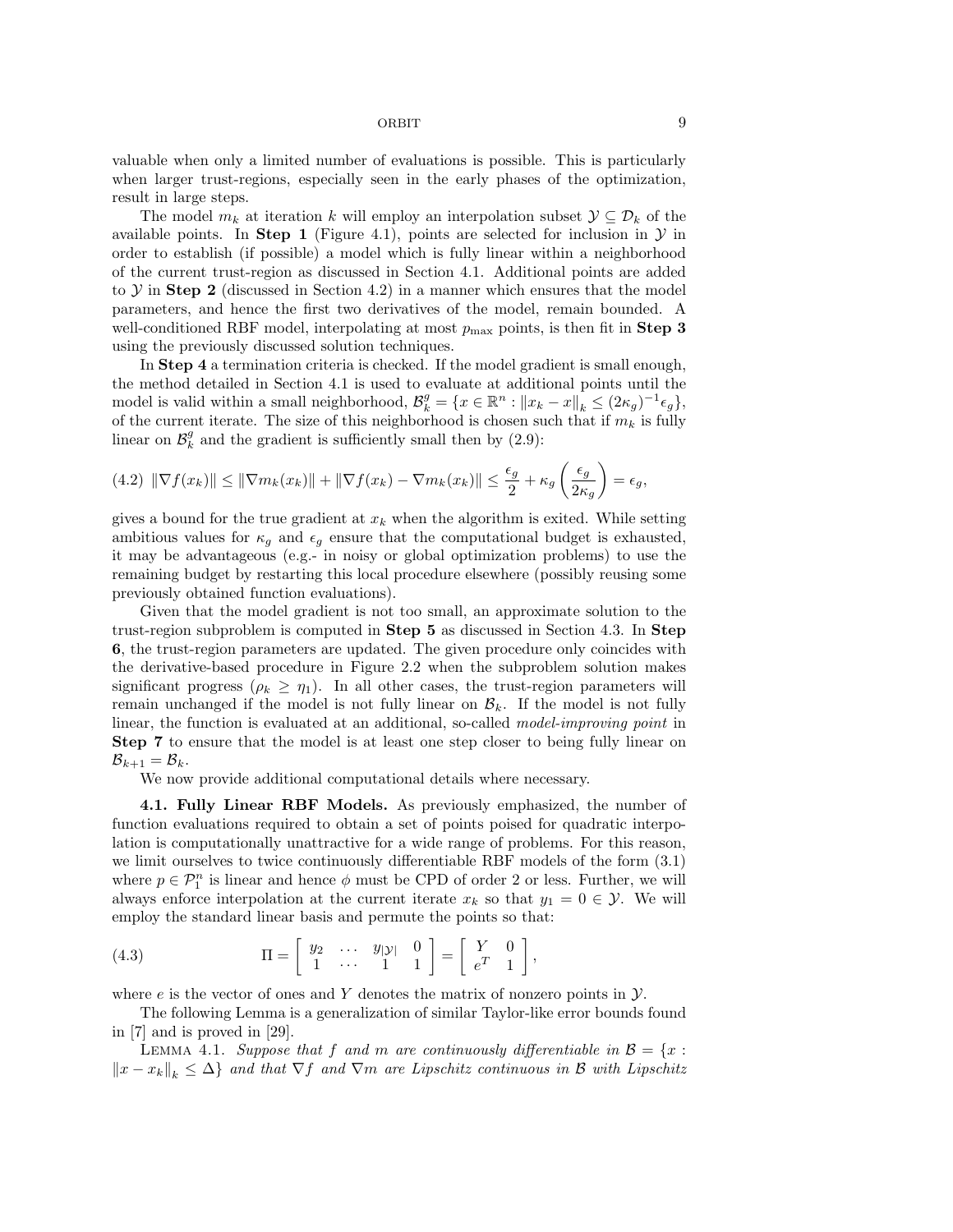constants  $\gamma_f$  and  $\gamma_m$ , respectively. Further suppose that m satisfies the interpolation conditions in (2.7) at a set of points  $\mathcal{Y} = \{y_1 = 0, y_2, \ldots, y_{n+1}\} \subseteq \mathcal{B} - x_k$  such that  $||Y^{-1}|| \leq \frac{\Lambda_Y}{c_k \Delta_r}$ , where  $c_k$  (introduced in Section 2) is only related to the trust-region norm. Then for any  $x \in \mathcal{B}$ :

- $|m(x) f(x)| \leq \sqrt{n}c_k^2(\gamma_f + \gamma_m)\left(\frac{5}{2}\Lambda_Y + \frac{1}{2}\right)\Delta^2$ , and
- $\|\nabla m(x)-\nabla f(x)\| \leq \frac{\kappa_5}{2} \sqrt{n} \Lambda_Y c_k \left(\gamma_f + \gamma_m\right) \Delta.$

We note that Lemma 4.1 applies to many models in addition to the RBFs considered here. In particular, it says that if a model with a Lipschitz continuous gradient interpolates a function on a sufficiently affinely independent set of points, there exist constants  $\kappa_f, \kappa_g > 0$  independent of  $\Delta$  such that conditions (2.8) and (2.9) are satisfied and hence  $m$  is fully linear on  $\beta$ . The assumption that the model's gradient is Lipschitz continuous is milder than assuming that the model is twice differentiable. However, in practice, we expect that this assumption would in fact be guaranteed by enforcing a bound on the norm of the model's Hessian.

It remains to show that  $n + 1$  points in  $\mathcal{B} - x_k$  can be efficiently obtained such that the norm of  $Y^{-1}$  can be bounded by a quantity of the form  $\frac{\Lambda_Y}{c_k\Delta}$ . In ORBIT, we ensure this by working with a QR factorization of the normalized points as justified in the following lemma.

LEMMA 4.2. If all QR pivots of  $\frac{1}{c_k\Delta}Y$  satisfy  $|r_{ii}|\geq \theta_1 > 0$ , then  $||Y^{-1}|| \leq$  $\frac{n^{\frac{n-1}{2}}\theta_1^{-n}}{c_k\Delta}.$ 

*Proof.* If  $\{y_2, \ldots, y_{n+1}\} \subseteq \mathcal{B} - x_k$ , all columns of the normalized matrix  $\hat{Y} = \frac{1}{c_k \Delta} Y$ satisfy  $\left\| \hat{Y}_j \right\| \leq 1$ . Letting  $QR = \hat{Y}$  denote a  $QR$  factorization of the matrix  $\hat{Y}$ , and Щ  $0 \leq \sigma_n \leq \cdots \leq \sigma_1 \leq \sqrt{n}$  denote the ordered singular values of  $\hat{Y}$ , we have

(4.4) 
$$
\sigma_n \sigma_1^{n-1} \ge \prod_{i=1}^n \sigma_i = |\det(\hat{Y})| = |\det(R)| = \prod_{i=1}^n |r_{ii}|.
$$

If each of the QR pivots satisfy  $|r_{ii}| \geq \theta_1 > 0$ , we have the admittedly crude bound:

(4.5) 
$$
||Y^{-1}|| = \frac{1}{c_k \Delta} ||\hat{Y}^{-1}|| = \frac{1}{c_k \Delta} \frac{1}{\sigma_n} \le \frac{1}{c_k \Delta} \frac{n^{\frac{n-1}{2}}}{\theta_1^n}.
$$

While other bounds based on the size of the QR pivots are possible, we note that the one above does not rely on pivoting strategies beyond the  $\theta_1$  thresholding. Further pivoting may limit the number of recently sampled points that can be included in the interpolation set, particularly since choosing points in  $\beta$  that are farther away from the current iterate may prevent subsequent pivots from being sufficiently large.

We note that if  $\Delta$  in Lemmas 4.1 and 4.2 is chosen to be the current trust-region radius  $\Delta_k$ , the design of the algorithm may mean that there are very few points within  $\mathcal B$  at which f has been evaluated. For this reason, we will look to make  $m_k$  fully linear within an enlarged region defined by  $\{x : ||x - x_k||_k \leq \theta_0 \Delta_k\}$  for a constant  $\theta_0 \geq 1$ . We note that this constant still ensures that the model is fully linear within the trustregion  $\mathcal{B}_k$ , provided that the constants  $\kappa_f$  and  $\kappa_g$  are suitably altered in Lemma 4.1.

The subroutine AffPoints given in Figure 4.2 details our method of constructing a model which is fully linear on  $\mathcal{B}_k$ . We note that the projections in 2. and 3b. are exactly the magnitude of the pivot that results from adding point  $d_j$  to  $\mathcal{Y}$ .

Because of the form of Y, it is straightforward to see that for any  $\theta_1 \in (0, \theta_0^{-1}],$ an interpolation set  $\mathcal{Y} \subseteq \mathcal{B} - x_k$  can be constructed such that all  $QR$  pivots satisfy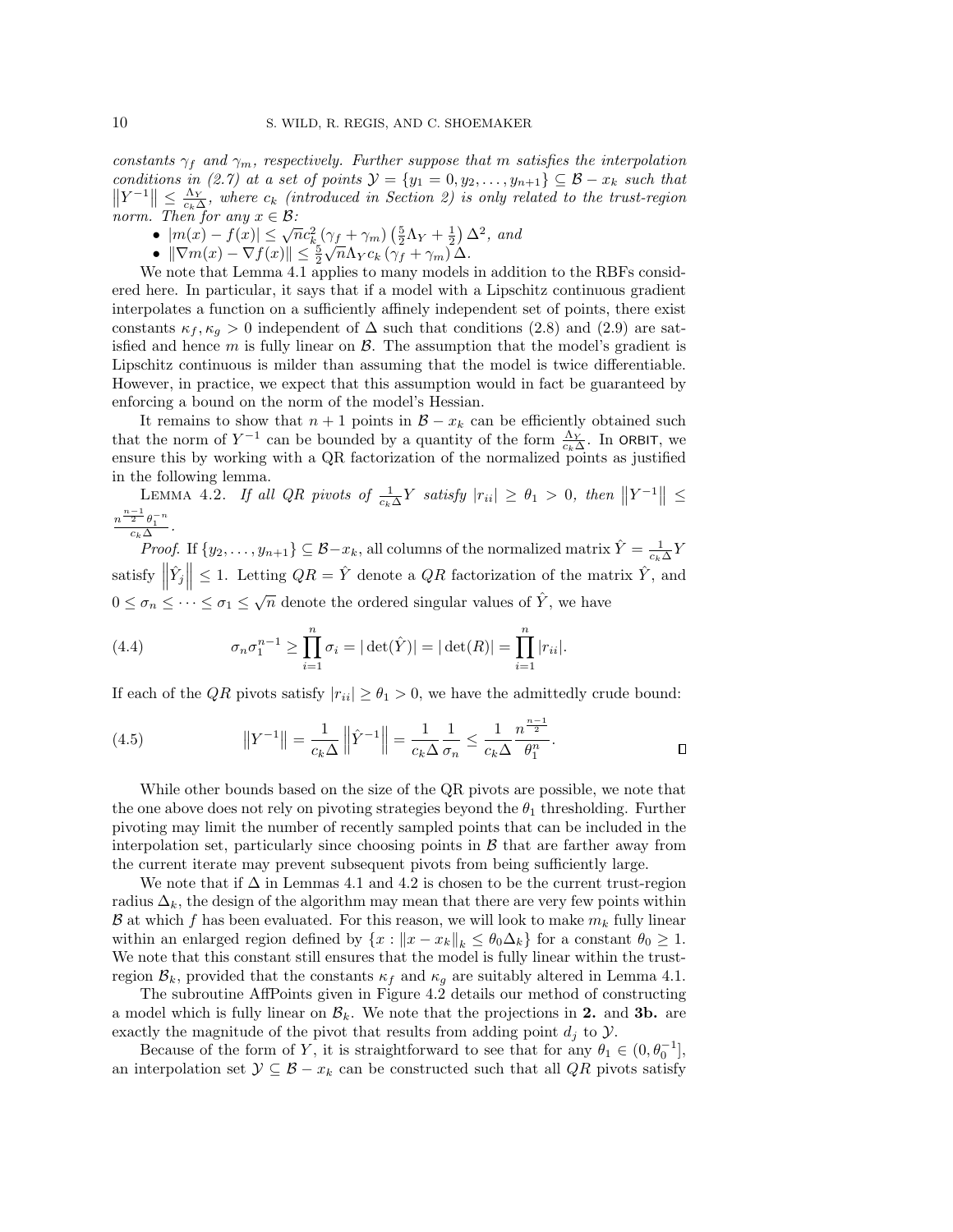**0.** Input  $\mathcal{D} = \{d_1, \ldots, d_{|\mathcal{D}|}\}\subset \mathbb{R}^n$ , constants  $\theta_0 \geq 1$ ,  $\theta_1 \in (0, \theta_0^{-1}], \Delta \in (0, \Delta_{\text{max}}].$ 1. Initialize  $\mathcal{Y} = \{0\}, Z = I_n$ . **2. For** all  $d_j \in \mathcal{D}$  such that  $||d_j||_k \leq \theta_0 \Delta$  (if no such  $d_j$ , continue to **3b**): If  $\left| \text{proj}_Z \left( \frac{1}{\theta_0 \Delta} d_j \right) \right| \geq \theta_1$ ,  $\mathcal{Y} \leftarrow \mathcal{Y} \cup \{d_j\},\$ Update Z to be an orthonormal basis for  $\mathcal{N}([y_1 \cdots y_{|\mathcal{Y}|}])$ . **3a.** If  $|\mathcal{Y}| = n + 1$ , set linear=true. 3b. If  $|\mathcal{Y}| < n+1$ , set linear=false, Save first column  $z_1$  of Z as a model-improving direction, For  $d_j \in \mathcal{D}$  such that  $||d_j||_k \leq 2\Delta_{\text{max}}$  (if no such  $d_j$ , continue below): If  $\left| \text{proj}_Z \left( \frac{1}{\theta_0 \Delta} d_j \right) \right| \geq \theta_1$ ,  $\mathcal{Y} \leftarrow \mathcal{Y} \cup \{d_j\},\$ Update Z to be an orthonormal basis for  $\mathcal{N}([y_1 \cdots y_{|\mathcal{Y}|}])$ . If  $|\mathcal{Y}| < n+1$ , Y is not poised for linear interpolation, Evaluate  $f(x_k + \Delta z_i)$  for all columns  $z_i$  of Z,  $\mathcal{Y} \leftarrow \mathcal{Y} \cup Z.$ 

FIG. 4.2.  $AffPoints(\mathcal{D}, \theta_0, \theta_1, \Delta)$ : Algorithm for Obtaining Fully Linear Models.

 $r_{ii} \geq \theta_1$ . In particular, we may iteratively add points to  $\mathcal Y$  corresponding to (scaled by  $\Delta$ ) points in the null space of the current  $\mathcal Y$  matrix. Such points yield pivots of magnitude exactly  $\theta_0^{-1}$ . We may further immediately deduce that for any  $x_k$  with  $f(x_k) \leq f(x_0)$  and any  $\Delta \in (0, \Delta_{\text{max}}]$ , the model in Lemma 4.1 can be made fully linear on B (for appropriately chosen  $\kappa_f, \kappa_g > 0$ ) in at most  $n+1$  function evaluations.

Recall from Section 3 that a unique RBF model may only be obtained provided that Y contains  $n + 1$  affinely independent points. For our solution for the RBF polynomial parameters in (3.5) to be numerically stable, the matrix  $\Pi^T$  defined in (4.3) must be well-conditioned. In particular we note that

(4.6) 
$$
\Pi^{-T} = \begin{bmatrix} Y^{-T} & -Y^{-T}e \\ 0 & 1 \end{bmatrix}
$$

and hence

(4.7) 
$$
\|\Pi^{-T}\| \le \|Y^{-1}\| \sqrt{n+1} + 1
$$

provides an easily obtainable bound based on  $||Y^{-1}||$ . If desired, the vector  $e$  in the matrix Π can be scaled such that this bound is independent of the dimension.

In either case, if not enough points within the enlarged trust-region have been previously evaluated, the model is not fully linear and additional points must be considered. By ensuring that these remaining points are within  $2\Delta_{max}$  of the current center, we are again providing a bound on  $||Y^{-1}||$ . If we still are unable to find  $n+1$ points,  $\mathcal Y$  is not poised for linear interpolation and hence the RBF model would not be uniquely defined. Thus we must evaluate additional points (given by the directions in  $Z$ ) to ensure that, at termination, the procedure in Figure 4.2 yields an interpolation set of  $n+1$  points suitably poised for linear interpolation.

**4.2. Adding Additional Points.** We now assume that  $\mathcal Y$  consists of  $n + 1$ points that are sufficiently poised for linear interpolation. Given only these  $n + 1$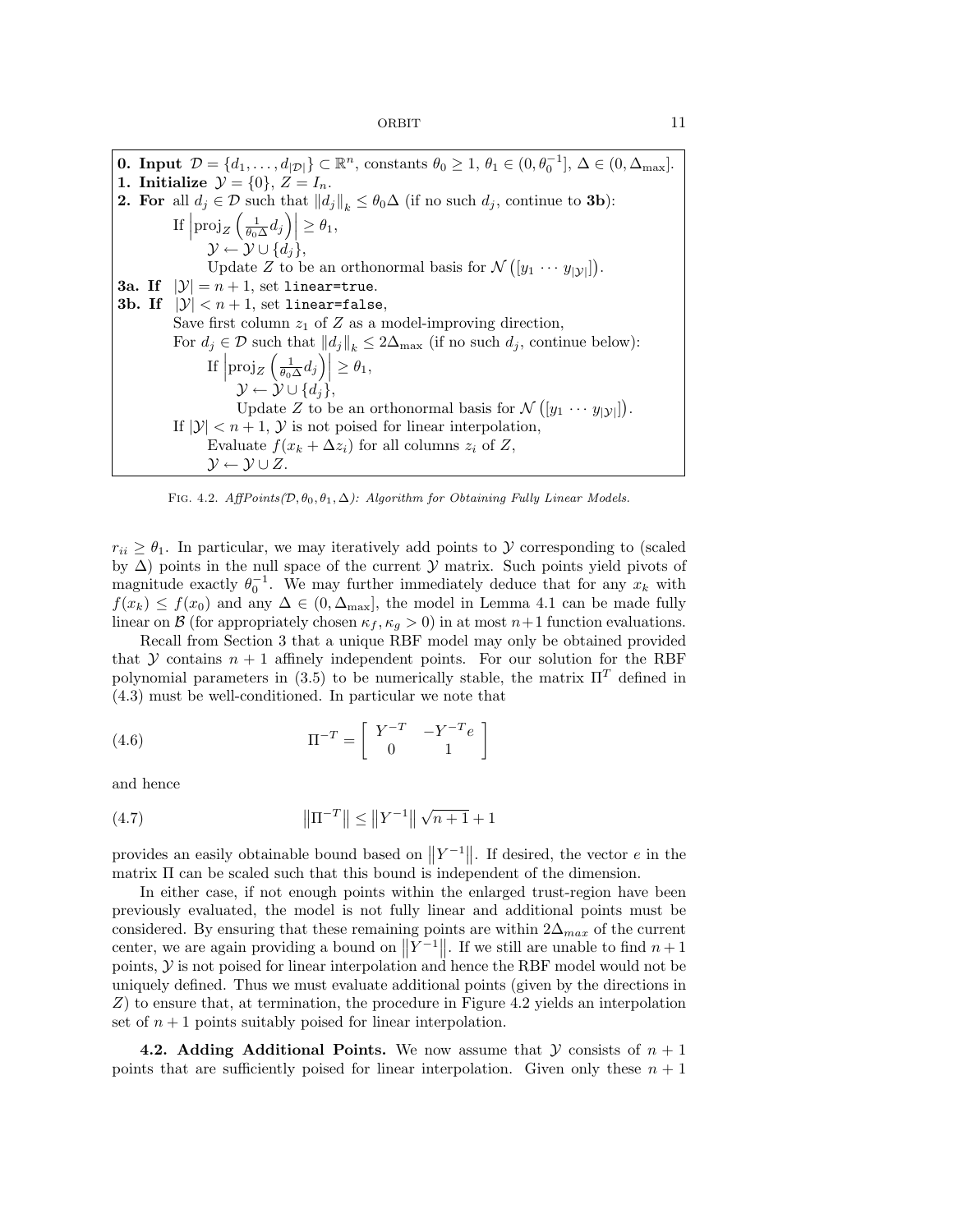points,  $\lambda = 0$  is the unique solution to (3.3) and hence the RBF model in (3.1) is linear. In order to take advantage of the nonlinear modeling benefits of RBFs it is thus clear that additional points should be added to  $\mathcal Y$ . Note that by Lemma 4.1, adding these points will not affect the property of a model being fully linear.

We now detail ORBIT's method of adding additional model points to  $\mathcal Y$  while maintaining bounds on the conditioning of the system (3.4). In [21] the RBF interpolation set generally changes by at most one point from one iteration to the next and is based on an updating technique applied to the larger system in (3.3). ORBIT's method largely follows the development in [2] and directly addresses the conditioning of the system used by our solution techniques.

Employing the notation of Section 3.1, we now consider what happens when  $y \in \mathbb{R}$  $\mathbb{R}^n$  is added to the interpolation set  $\mathcal{Y}$ . We denote the basis function and polynomial matrices obtained when this new point is added as  $\Phi_y$  and  $\Pi_y^T$ , respectively:

(4.8) 
$$
\Phi_y = \begin{bmatrix} \Phi & \phi_y \\ \phi_y^T & \phi(0) \end{bmatrix}, \qquad \Pi_y^T = \begin{bmatrix} \Pi^T \\ \pi(y) \end{bmatrix}.
$$

As suggested by Lemmas 4.1 and 4.2, we note that in practice we work with a scaled polynomial matrix  $\Pi_y^T$ . For example, for our linear polynomial matrix, we scale the displacements in Y by  $\Delta_k$ , eg.-  $\pi\left(\frac{y}{\Delta_k}\right)$ . This scaling does not affect the analysis of the algorithm using linear tails in [29].

We begin by noting that by applying  $n + 1$  Givens rotations to the full  $QR$ factorization of  $\Pi^T$ , we obtain an orthogonal basis for  $\mathcal{N}(\Pi_y)$  of the form:

(4.9) 
$$
Z_y = \begin{bmatrix} Z & Q\tilde{g} \\ 0 & \hat{g} \end{bmatrix},
$$

where, as in Section 3.1, Z is any orthogonal basis for  $\mathcal{N}(\Pi)$ . Hence,  $Z_y^T \Phi Z_y$  is of the form:

(4.10) 
$$
Z_y^T \Phi Z_y = \begin{bmatrix} Z^T \Phi Z & v \\ v^T & \sigma \end{bmatrix},
$$

and it can easily be shown that:

(4.11) 
$$
L_y^T = \begin{bmatrix} L^T & L^{-1}v \\ 0 & \sqrt{\sigma - \|L^{-1}v\|^2} \end{bmatrix}, \qquad L_y^{-T} = \begin{bmatrix} L^{-T} & \frac{-L^{-T}L^{-1}v}{\sqrt{\sigma - \|L^{-1}v\|^2}} \\ 0 & \frac{1}{\sqrt{\sigma - \|L^{-1}v\|^2}} \end{bmatrix}
$$

yields  $L_y L_y^T = Z_y^T \Phi Z_y$ . Careful algebra shows that:

(4.12) 
$$
v = Z^T \left( \Phi Q \tilde{g} + \phi_y \hat{g} \right)
$$

(4.13) 
$$
\sigma = \tilde{g}^T Q^T \Phi Q \tilde{g} + 2 \tilde{g}^T Q^T \phi_y \hat{g} + \phi(0) \hat{g}^2.
$$

Assuming that both  $\mathcal Y$  and the new point y belong to  $\{x \in \mathbb{R}^n : ||x||_k \leq 2\Delta_{\max}\},$ the quantities  $\{|x - z| : x, y \in \mathcal{Y} \cup \{y\}\}\$ are all of magnitude no more than  $4c_k\Delta_{\text{max}}$ . Using the isometry of  $Z_y$  and  $(Q\tilde{g}, \hat{g})$  we hence have the bound:

(4.14) 
$$
||v|| \le \sqrt{|\mathcal{Y}|(|\mathcal{Y}|+1)} \max\{|\phi(r)| : r \in [0, 4c_k \Delta_{\max}]\}.
$$

Provided that  $L^{-1}$  was previously well-conditioned, the resulting factors  $L_y^{-1}$ remain bounded provided that  $\sqrt{\sigma - ||L^{-1}v||^2}$  is bounded away from 0. Hence our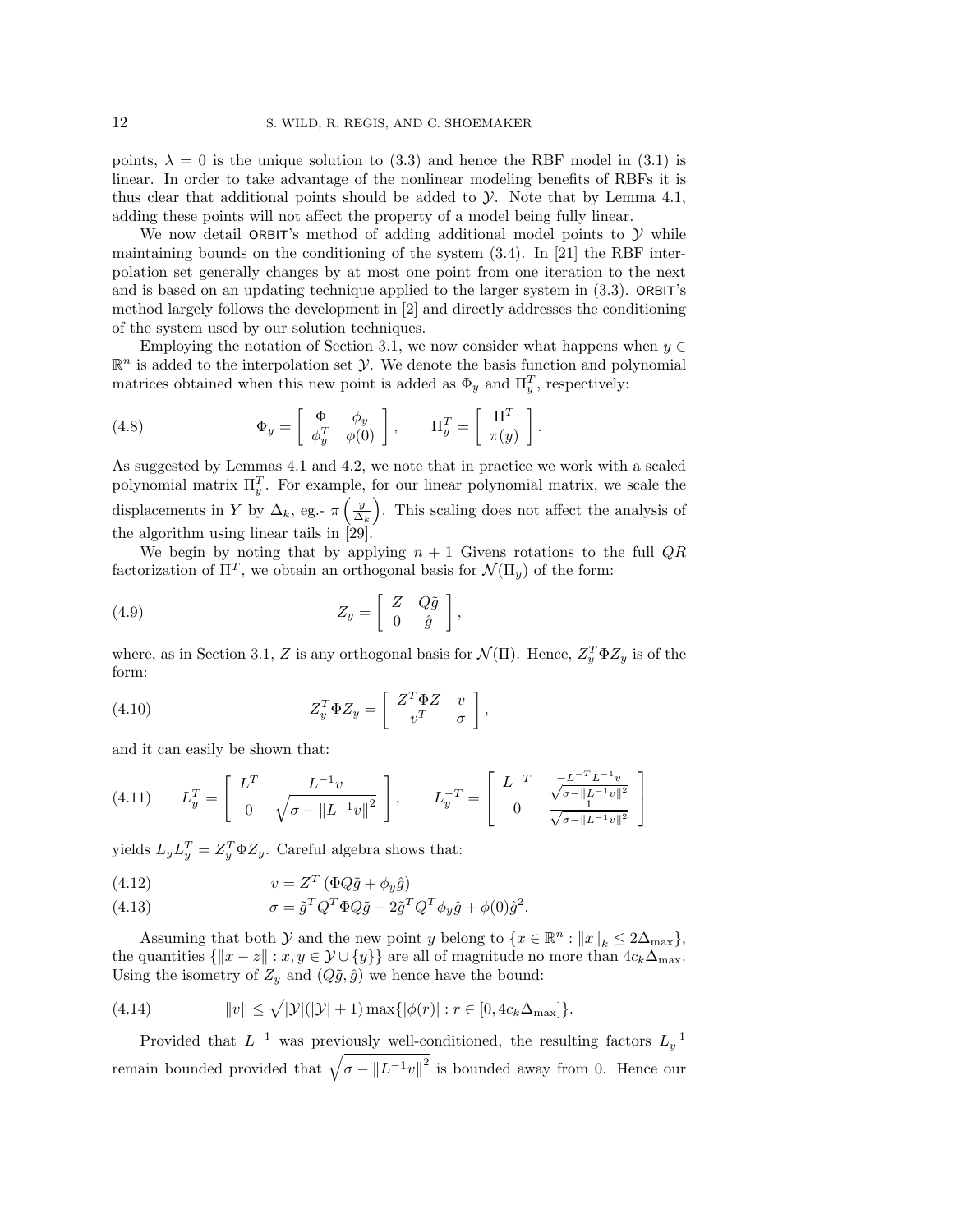$$
\begin{cases}\text{Initialize } s = -\frac{\nabla m_k(x_k)}{\|\nabla m_k(x_k)\|_k} \Delta_k, \\ \text{While } m_k(x_k) - m_k(x_k + s) < \frac{\kappa_d}{2} \|\nabla m_k(x_k)\| \min\left\{\frac{\|\nabla m_k(x_k)\|}{\kappa_H}, \frac{\|\nabla m_k(x_k)\|}{\|\nabla m_k(x_k)\|_k} \Delta_k\right\} \\ s < -s\alpha.\end{cases}
$$

FIG. 4.3. Backtracking Algorithm for Obtaining a Sufficient Decrease in Step 5 of Figure 4.1  $(\alpha \in (0,1), \kappa_d \in (0,1]).$ 

procedure is to iteratively add available points to  $\cal Y$  provided that  $\sqrt{\sigma - \|L^{-1}v\|^2} \geq \theta_2$ until  $|\mathcal{Y}| = p_{\text{max}}$ .

Assuming that no more than  $p_{\text{max}} - n - 1$  points are considered for addition, induction gives a bound on the norm of the final  $L_Y^{-1}$ . Assuming that  $||f||$  is bounded, this would immediately give the bound for  $\lambda$  in (3.7). This bound will be necessary in order to ensure that the RBF model Hessians remain bounded and hence guarantee the Lipschitz continuity needed in Lemma 4.1.

Recall that we have confined ourselves to only consider RBF models that are both twice continuously differentiable and have  $\nabla^2 p \equiv 0$  for the polynomial tail  $p(\cdot)$ . For such models we have:

$$
(4.15)\nabla^2 m_k(x_k+s) = \sum_{i=1}^{|\mathcal{Y}|} \lambda_i \left[ \frac{\phi'(\|z_i\|)}{\|z_i\|} I_n + \left( \phi''(\|z_i\|) - \frac{\phi'(\|z_i\|)}{\|z_i\|} \right) \frac{z_i}{\|z_i\|} \frac{z_i^T}{\|z_i\|} \right],
$$

for  $z_i = s - y_i$ . When written in this way, we see that the magnitude of the model  $\left| \right|$  Hessian depends on the quantities  $\left| \right|$  $\phi'(r)$  $\left| \frac{r}{r} \right|$  and  $|\phi''(r)|$ . Of particular interest is the quantity:

(4.16) 
$$
b_2(\overline{\Delta}) = \max \left\{ 2 \left| \frac{\phi'(r)}{r} \right| + |\phi''(r)| : r \in [0, \overline{\Delta}] \right\},\,
$$

which is again bounded whenever  $\overline{\Delta}$  is for all of the radial functions considered in Table 3.1.

The following Lemma is a consequence of the preceding remarks and is proved formally in [29].

LEMMA 4.3. Let  $\mathcal{B} = \{x \in \mathbb{R}^n : ||x - x_k||_k \leq 2\Delta_{\max}\}.$  Let  $\mathcal{Y} \subset \mathcal{B} - x_k$  be a set of distinct interpolation points,  $n + 1$  of which are affinely independent, and  $|f(x_k + y_i)| \le f_{\text{max}}$  for all  $y_i \in \mathcal{Y}$ . Then for a model of the form (3.1) interpolating f on  $x_k + \mathcal{Y}$ , we have that for all  $x \in \mathcal{B}$ :

(4.17) 
$$
\left\|\nabla^2 m_k(x)\right\| \leq |\mathcal{Y}| \left\|L^{-1}\right\|^2 b_2(4c_k\Delta_{\max})f_{\max} =: \kappa_H.
$$

Note that if  $\sup_{x \in \mathcal{L}(x_0)} |f(x)| \leq f_{\max}$ ,  $\|\nabla^2 m_k(x)\|$  is bounded on  $\mathbb{R}^n$  for all k. Since  $m_k \in C^2$ , it follows that  $\nabla m$  is Lipschitz continuous and  $\kappa_H$  is a possible Lipschitz constant on  $\mathcal{L}(x_0)$ . This justifies the use of Lemma 4.1 for our RBF models.

4.3. Solving the Subproblem. The trust-region subproblem  $(2.2)$  is made considerably more difficult using the RBF model in (3.1). Given that the radial function  $\phi$  is chosen from Table 3.1, the model will be twice continuously differentiable, and hence local optimization methods can employ the first- and second- order derivatives  $\nabla m$  and  $\nabla^2 m$  to solve (2.2).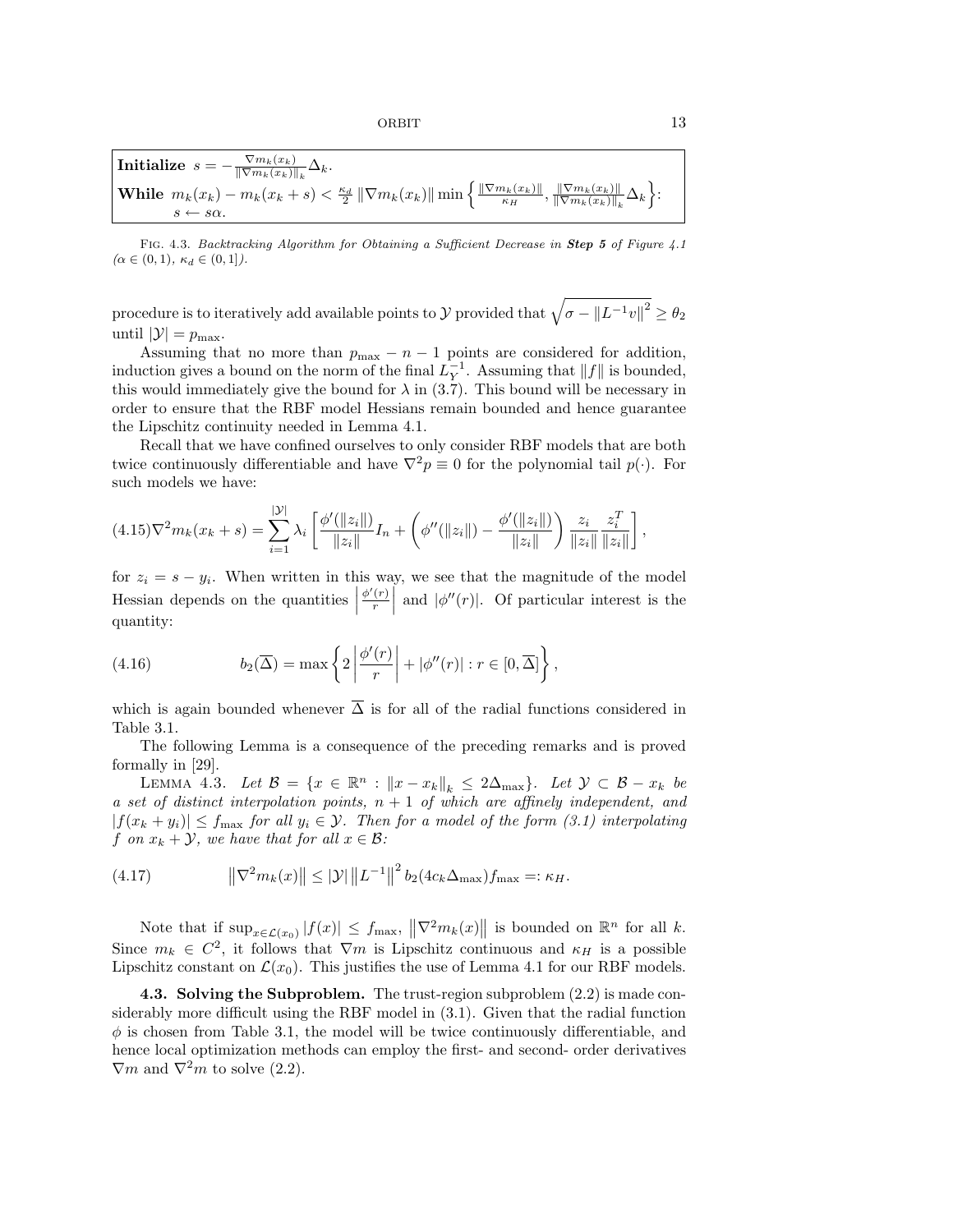

FIG. 5.1. Average of 30 Starting Points on Two Functions from  $P$  (log<sub>10</sub> scale, lowest line is best): (a) Extended Rosenbrock  $(n = 10)$ ; (b) Extended Powell Singular  $(n = 16)$ .

Since the RBF model may be multimodal, an optimal solution to (2.2), guaranteed to exist by continuity and compactness, would require the use of global optimization techniques. However, our solution is only required to satisfy a sufficient decrease condition similar to (2.6) for some fixed  $\kappa_d \in (0,1]$ :

$$
(4.18) \, m_k(x_k) - m_k(x_k + s) \ge \frac{\kappa_d}{2} \, \|\nabla m_k(x_k)\| \min\left\{ \frac{\|\nabla m_k(x_k)\|}{\kappa_H}, \frac{\|\nabla m_k(x_k)\|}{\|\nabla m_k(x_k)\|_k} \Delta_k \right\}.
$$

Figure 4.3 gives a simple algorithm for backtracking line search in the direction of steepest descent. Since subproblem solutions are only calculated in Figure 4.1 if  $\|\nabla m_k(x_k)\| \geq \frac{\epsilon_g}{2} > 0$ , an easy consequence of the differentiability of  $m_k$  guarantees that there are at most  $\max \left\{ \log_{\alpha} \frac{2 \Delta_k \kappa_H}{\epsilon_g}, 0 \right\}$  iterations of the backtracking line search.

Further, since the objective function is expensive to evaluate, additional moresophisticated methods can be employed in the optimization between function evaluations. In particular, derivative-based constrained local optimization methods can be initiated from the solution,  $\hat{s}$ , of the backtracking line search as well as other points in  $\mathcal{B}_k$ . Any resulting point,  $\tilde{s}$ , can then be chosen as the approximate solution to the subproblem provided that  $m_k(x_k + \tilde{s}) \leq m_k(x_k + \hat{s}).$ 

The sufficient decrease condition in (4.18) guarantees that we can efficiently obtain an approximate solution to the trust-region subproblem. Further, it allows us to establish the global convergence in [29] of ORBIT to first-order critical points satisfying  $\nabla f(x_*)=0.$ 

5. Testing Algorithms for Optimization of Computationally Expensive Functions. A user ideally seeks an algorithm whose best function value is smaller than alternative algorithms, regardless of the number of function evaluations available. Since this will not be possible for all functions, we seek an algorithm that performs better than alternatives (given a limited number of evaluations) on as large a class of problems as possible. Examples in the literature of systematic testing of algorithms for computationally expensive optimization are infrequent. In [21] and [22] the number of function evaluations needed to reach some convergence goal is reported, while in [9] and [26] means plots similar to those shown in Figure 5.1 are given.

Using 30 different starting points (see Section 5.3), Figure 5.1 shows the mean and 95% pointwise confidence intervals for the minimum function value obtained as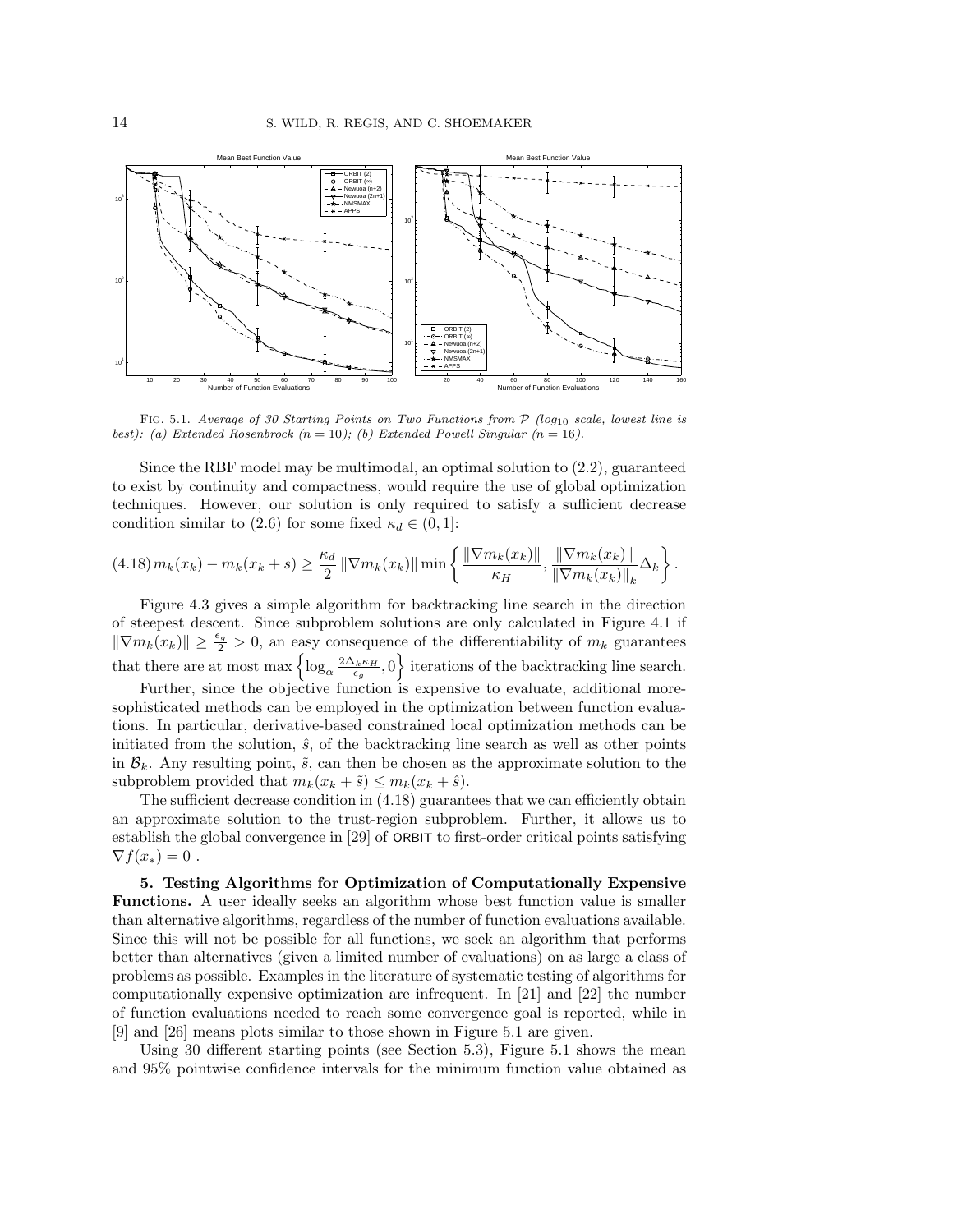a function of the number of evaluations performed. Such plots are useful for determining the number of evaluations needed to obtain some desired function value and for providing insight into an algorithm's average progress. However, by grouping all starting points together, we are unable to determine the relative success of algorithms using the same starting point. We now discuss one way to complement the means plots in Figure 5.1.

**5.1. Performance and Data Profiles.** In  $[8]$ , Dolan and Moré develop a procedure for visualizing the relative success of solvers on a set of benchmark problems. Their performance profiles are gaining currency in the optimization community and are defined by three characteristics: a set of benchmark problems  $P$ , a convergence test  $\mathcal{T}$ , and a set of algorithms/solvers  $\mathcal{S}$ . Based on the convergence test, a performance metric  $t_{p,s}$  to be minimized (e.g.- the amount of computing time required to meet some termination criteria) is obtained for each  $(p, s) \in \mathcal{P} \times \mathcal{S}$ . For a pair  $(p, s)$ , the performance ratio

(5.1) 
$$
r_{p,s} = \frac{t_{p,s}}{\min\{t_{p,s} : s \in \mathcal{S}\}}
$$

defines the success of an algorithm relative to the other algorithms in  $S$ . The best algorithm for a particular problem attains the lower bound  $r_{p,s} = 1$ , while  $r_{p,s} = \infty$ if an algorithm fails to meet the convergence test. For algorithm s, the fraction of problems where the performance ratio is at most  $\alpha$  is:

(5.2) 
$$
\rho_s(\alpha) = \frac{1}{|\mathcal{P}|} \text{size}\Big\{p \in \mathcal{P} : r_{p,s} \leq \alpha\Big\}.
$$

The performance profile  $\rho_s(\alpha)$  is a probability distribution function capturing the probability that the performance ratio for s is within a factor  $\alpha$  of the best possible ratio. Conclusions based on  $\rho_s(\alpha)$  should only be extended to other problems, convergence tests, and algorithms similar to those in  $P, T$ , and S.

Extensions to the computationally expensive and derivative-free settings have recently been examined in [19]. The convergence test used there is

(5.3) 
$$
f(x_0) - f(x) \ge (1 - \tau)(f(x_0) - f_L),
$$

which is equivalent to requiring that x achieve a reduction which is at least  $1-\tau$  of the best possible reduction  $f(x_0) - f_L$ . The parameter  $f_L$  is chosen to be the minimum function value found by any of the solvers in  $S$  within the maximum number of function evaluations,  $\mu_f$ . This convergence test allows a user to choose an accuracy level  $\tau$  appropriate for the resolution of their simulator and goals of their application.

We assume that any computations done by an algorithm except evaluation of the function are negligible and that the time required to evaluate a function is the same at any point of interest. The performance metric  $t_{p,s}$  used here is then the number of function evaluations needed to satisfy the convergence test (5.3) for a given  $\tau > 0$ .

Since performance profiles do not show the number of function evaluations needed to solve a problem, data profiles are also introduced in [19]. The data profile,

(5.4) 
$$
d_s(\kappa) = \frac{1}{|\mathcal{P}|} \text{size}\Big\{p \in \mathcal{P} : \frac{t_{p,s}}{n_p + 1} \leq \kappa\Big\},\
$$

where  $n_p$  is the dimension of problem  $p \in \mathcal{P}$ , represents the percentage of problems that can be solved by solver s with the equivalent of  $\kappa$  (simplex) gradient estimates, corresponding to  $\kappa(n+1)$  function evaluations. A data profile is again paired with an accuracy level  $\tau > 0$  associated with the convergence test (5.3).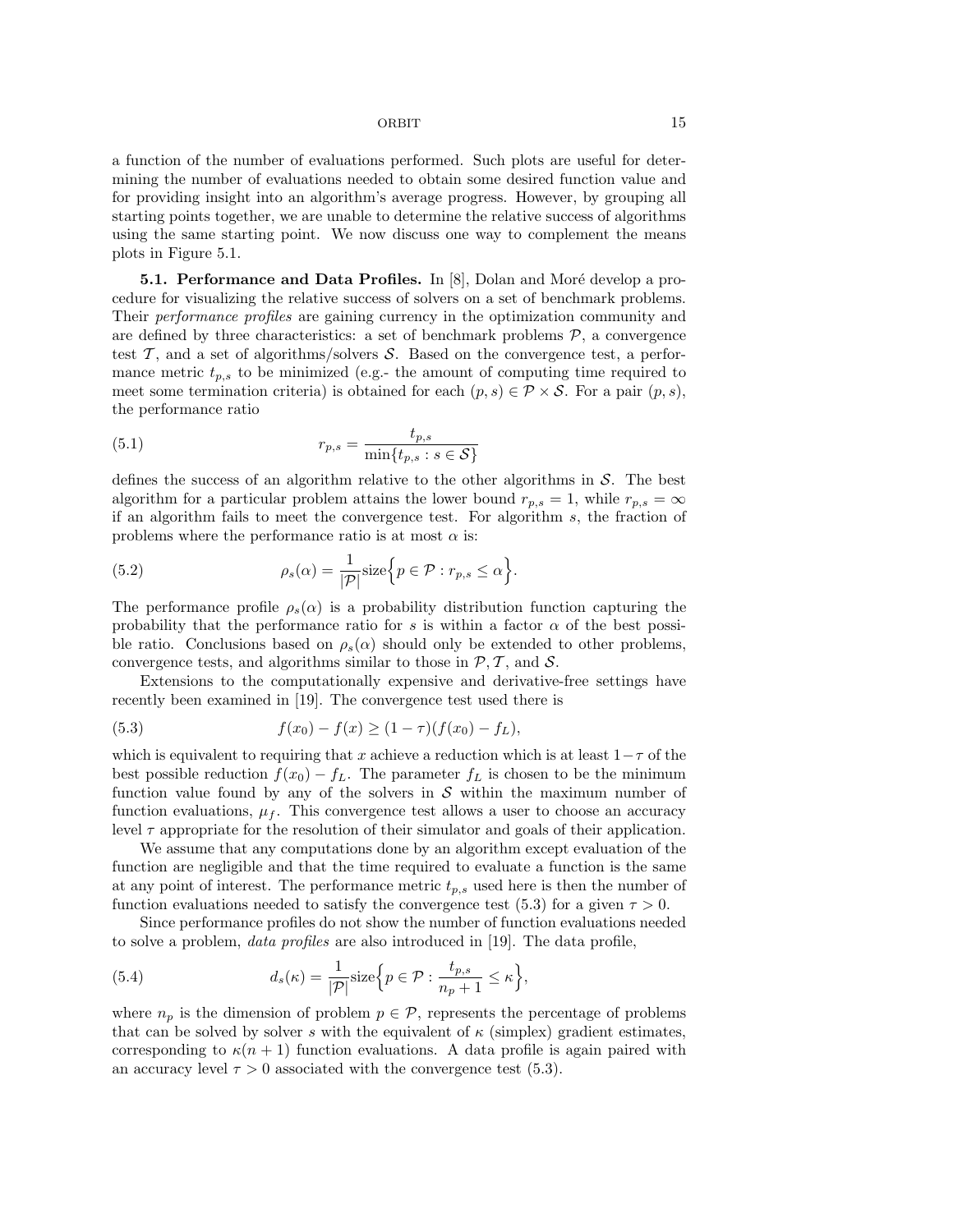5.2. Algorithms Tested. We compared ORBIT to a number of competitive serial algorithms for derivative-free optimization. Here we report the results of this testing for three freely available algorithms, APPSPACK, NMSMAX, and NEWUOA. No implementation of the BOOSTERS code in [21, 22] is available.

All algorithms considered required an initial starting point,  $x_0$ , a maximum number of function evaluations,  $\mu_f$ , and a starting parameter,  $\Delta_0$ . The values of these inputs change from problem to problem but are kept consistent across all of the algorithms considered. We note that appropriate scaling of variables is a key determinant of performance of derivative-free algorithms and any knowledge of the specific application by the user should be provided to these algorithms in order to obtain a scaled trust-region norm or pattern. For our tests, we assumed no such knowledge was available and gave all algorithms standard (unit) scaling in each variable.

We used the APPSPACK (version 4.0.2) pattern search method because APPSPACK performed well in recent testing on a groundwater problem [9]. APPSPACK is an asynchronous parallel pattern search method [11, 15], which systematically samples the function along search directions defining a pattern (which is by default the set of plus and minus coordinate directions  $\{\pm e_1, \ldots, \pm e_n\}$ , scaled much the same way as a trust-region. APPSPACK can be run in serial mode (used here) and can handle constraints. We note that since APPSPACK is designed to be run in parallel, its full power is not demonstrated in serial mode. This code requires a choice of scaling, an initial step size, and a final pattern size. We set the scaling to 1, the initial step size to  $\Delta_0$ to conform with the other algorithms tested, and the final pattern size to  $10^{-19}\Delta_0$  to ensure that the algorithm will not terminate until it reaches the maximum number of function evaluations.

An implementation of the Nelder-Mead method was used because this method is popular among application scientists. Many implementations of this method exist and we used the NMSMAX code, available from the Matrix Computation Toolbox [13], because it came with default inputs which performed well. The NMSMAX code requires a choice of starting simplex and final step size. We used a right-angled simplex with side length  $\Delta_0$  to conform with the other algorithms tested and a final step size of 0 to ensure that the algorithm will not terminate until it reaches the maximum number of function evaluations.

We used the NEWUOA code because it performed best among quadratic modelbased methods in comparisons in [21, 22]. Powell's Fortran NEWUOA code [25] requires an initial radius which we set to  $\Delta_0$ , a final radius which we set to  $10^{-15}\Delta_0$  to again ensure that the algorithm will not terminate until it reaches the maximum number of function evaluations, and a number of interpolation points p. We tested two variants, one with Powell's recommended  $p = 2n + 1$  and one with the minimum  $p = n + 2$ , a strategy which may work well in the initial stages of the optimization.

We implement ORBIT using a cubic RBF model with both 2-norm and  $\infty$ -norm trust-regions. For all experiments we used the ORBIT (Figure 4.1) parameters:  $\eta_0 = 0$ ,  $\eta_1 = .2, \, \gamma_0 = \frac{1}{2}, \, \gamma_1 = 2, \, \Delta_{\text{max}} = 10^3 \Delta_0, \, \theta_0 = 10 \, \theta_1 = 10^{-3}, \, \theta_2 = 10^{-7}, \, \epsilon_g = 10^{-10},$ and  $p_{\text{max}} = 3n$ . For the backtracking line search algorithm in Figure 4.3, we set  $\kappa_d = 10^{-4}$  and  $\alpha = .9$ . In the ORBIT implementation tested here, we also relied on the FMINCON routine from MATLAB [17] which is based on a sequential quadratic programming (SQP) method.

On the largest problem tested here  $(n = 18)$ , ORBIT required nearly .5 seconds per average iteration on a 2.4 GHz Pentium 4 desktop, with the overwhelming majority of the time being spent inside FMINCON. This expense is magnitudes more than the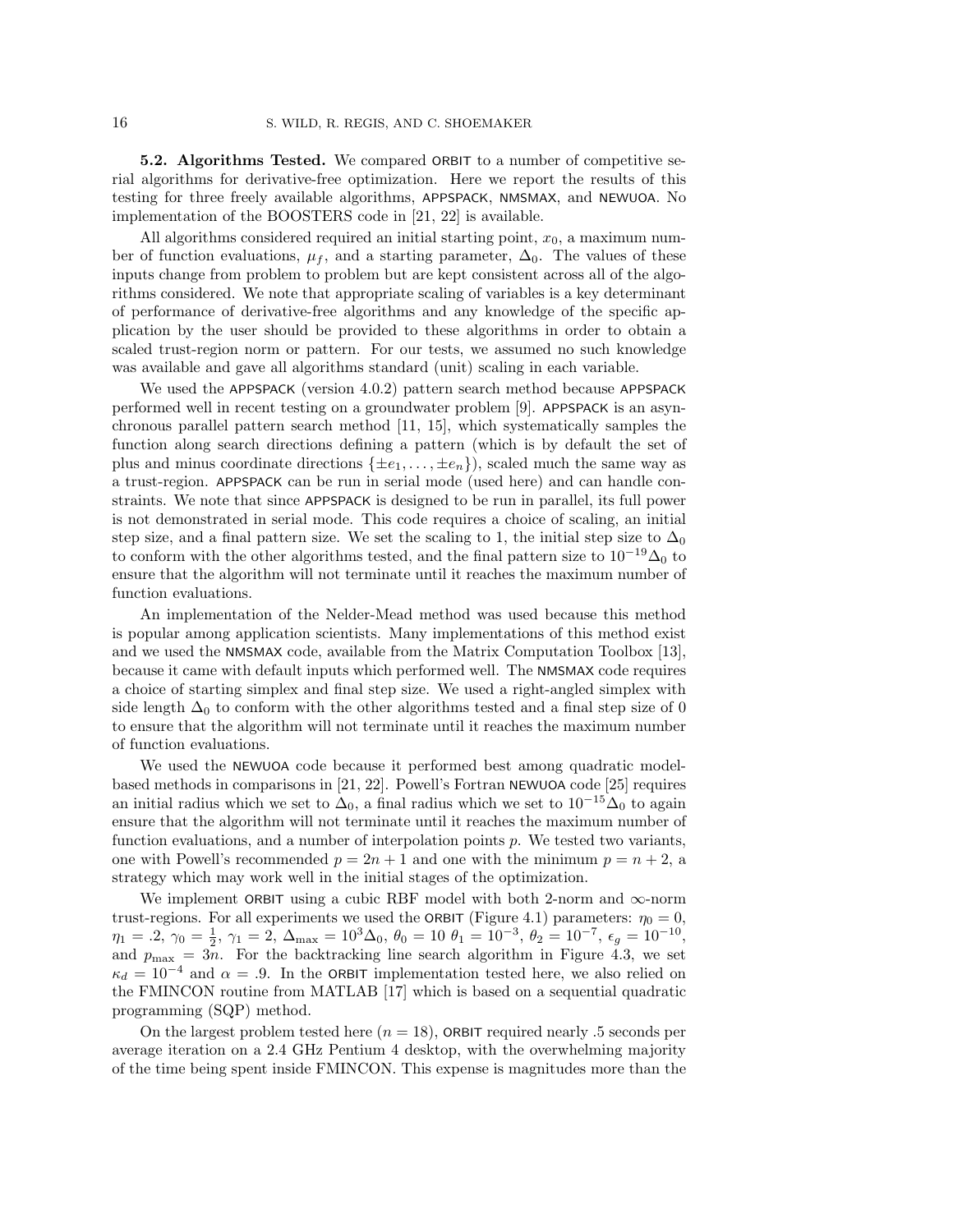

FIG. 5.2. Set P of Smooth Test Problems: (a) Data Profile  $d_s(\kappa)$  Shows the Percentage of Problems Solved,  $\tau = .01$ ; (b) Performance Profile  $\rho_s(\alpha)$  Shows the Relative Performance,  $\tau = .1$ .

other algorithms tested, making our present implementation only viable for sufficiently expensive objective functions.

Our choice of inputs ensures that ORBIT, NMSMAX, and NEWUOA initially evaluate the function at the vertices of the right-angled simplex with sides of length  $\Delta_0$ . The APPSPACK code is given this same initialization but moves off this pattern as soon as a lower function value is achieved.

5.3. Test Problems. We first employ a subset of seven functions of varying dimensions from the Moré-Garbow-Hillstrom (MGH) set of test functions for unconstrained optimization [18]: Wood  $(n = 4)$ , Trigonometric  $(n = 5)$ , Discrete Boundary Value  $(n = 8)$ , Extended Rosenbrock  $(n = 10)$ , Variably Dimensioned  $(n = 10)$ , Broyden Tridiagonal  $(n = 11)$ , and Extended Powell Singular  $(n = 16)$ . For each function, we use MATLAB's uniform random number generator rand to obtain 30 random starting points within a hypercube containing the true solution. Table 5.3 lists the hypercubes, each chosen by the authors to contain the corresponding solution (see [18]) roughly in its interior, for each function used to generate the 30 starting points. Also shown are the initial step length  $\Delta_0$  values, corresponding to 10% of the size of each hypercube. We note that this step length is an important parameter for many of the algorithms tested and was chosen to be of the same order of magnitude as the distance from the starting point to the solution in order to not put any algorithm at a disadvantage.

We collect these 30 different trials for each function, to yield a set  $P$  of 210 profile problems, each consisting of a (function, starting point) pair. For these profile problems we set the maximum number of function evaluations to  $\mu_f = 510$ , corresponding to 30 simplex gradients for the largest of the profile problems in  $\mathcal{P}(n = 16)$ .

The mean trajectories over the 30 starting points on the Extended Rosenbrock and Powell Singular functions are shown in Figure 5.1 (a) and (b), respectively. We note that in the first  $n + 1$  evaluations, APPSPACK obtains the least function value since it moves off the initial simplex which the remaining algorithms start with. These plots show that, after this initialization, the means and 95%-pointwise confidence intervals of the two ORBIT implementations are below the four alternatives, with the two NEWUOA variants being the next best for this range of function evaluations.

The plots shown are representative of the behavior on the other five test functions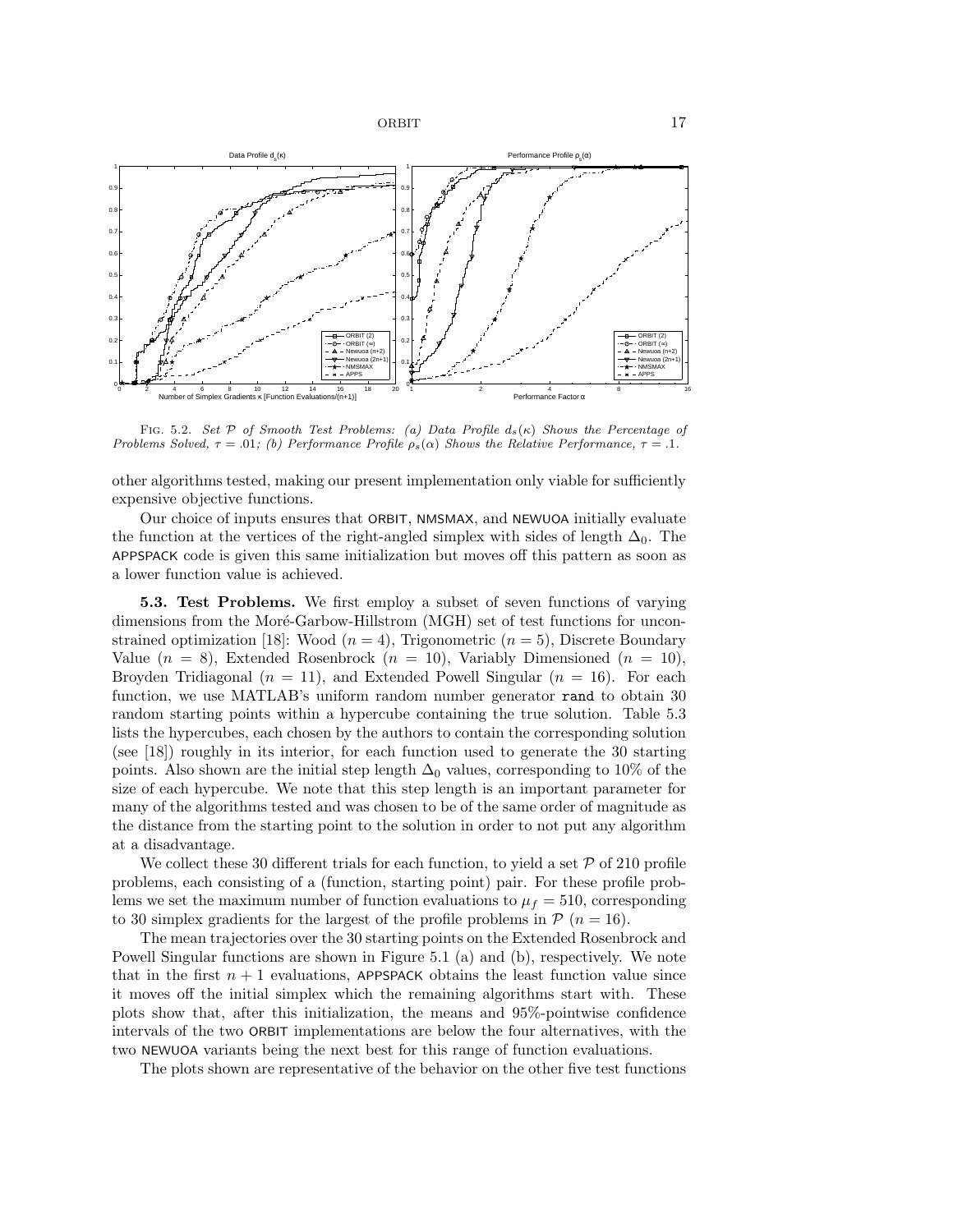

FIG. 5.3. Set  $\mathcal{P}_N$  of Noisy Test Problems: (a) Data Profile  $d_s(\kappa)$  Shows the Percentage of Problems Solved,  $\tau = .01$ ; (b) Performance Profile  $\rho_s(\alpha)$  Shows the Relative Performance,  $\tau = .1$ .

as is evidenced by the data profiles shown in Figure 5.2 (a). Here we see the ORBIT variants solve the largest percentage of these profile problems to an accuracy level  $\tau = .01$  when fewer than 12 simplex gradients (corresponding to  $12(n + 1)$  function evaluations) are available. As the number of function evaluations available increases, we see that the NEWUOA  $(2n + 1)$  algorithm solves a larger percentage of profile problems.

Figure 5.2 (b) shows the performance profiles for the 210 profile problems in  $\mathcal{P}$  and the accuracy level  $\tau = .1$ . Here we see, for example, that the  $\infty$ -norm variant of ORBIT was the fastest algorithm to achieve 90% of the reduction possible in 510 evaluations on roughly half of the profile problems. Further, the  $\infty$ -norm and 2-norm variants of ORBIT achieved this reduction within a factor  $\alpha = 2$  of the fewest evaluations on nearly  $95\%$  of the profile problems in  $\mathcal{P}$ . These data and performance profiles illustrate the success of ORBIT on smooth problems particularly when few function evaluations are available.

The MGH problems considered are twice-continuously differentiable and have a single local minimum. We also tested the algorithms on a set of 53 profile problems  $\mathcal{P}_N$  detailed in [19] which are "noisy" variants of a set of CUTEr problems [10]. The functions which these profile problems are based on are distinct from the seven con-

| Function                 | $\boldsymbol{n}$ | Hypercube bounds | $\Delta_0$ |  |  |  |
|--------------------------|------------------|------------------|------------|--|--|--|
| Wood                     | 4                | $[-3, 2]^{4}$    | .5         |  |  |  |
| Trigonometric            | 5                | $[-1,3]^{5}$     | $\cdot^4$  |  |  |  |
| Discrete Boundary Value  | 8                | $[-3,3]^{8}$     | .6         |  |  |  |
| Extended Rosenbrock      | 10               | $[-2,2]^{10}$    | $.4\,$     |  |  |  |
| Variably Dimensioned     | 10               | $[-2, 2]^{10}$   | .4         |  |  |  |
| Broyden Tridiagonal      | 11               | $[-1, 1]^{11}$   | $\cdot$ 2  |  |  |  |
| Extended Powell Singular | 16               | $[-1,3]^{16}$    | $.4\,$     |  |  |  |
| Town Brook Problem       | 14               | $[0,1]^{14}$     | $\cdot$ 1  |  |  |  |
| GWB18 Problem            | 18               | $[0,1]^{18}$     | .1         |  |  |  |
| TABLE 5.1                |                  |                  |            |  |  |  |

Hypercube bounds for generating the starting points and initial step size  $\Delta_0$  for the test functions.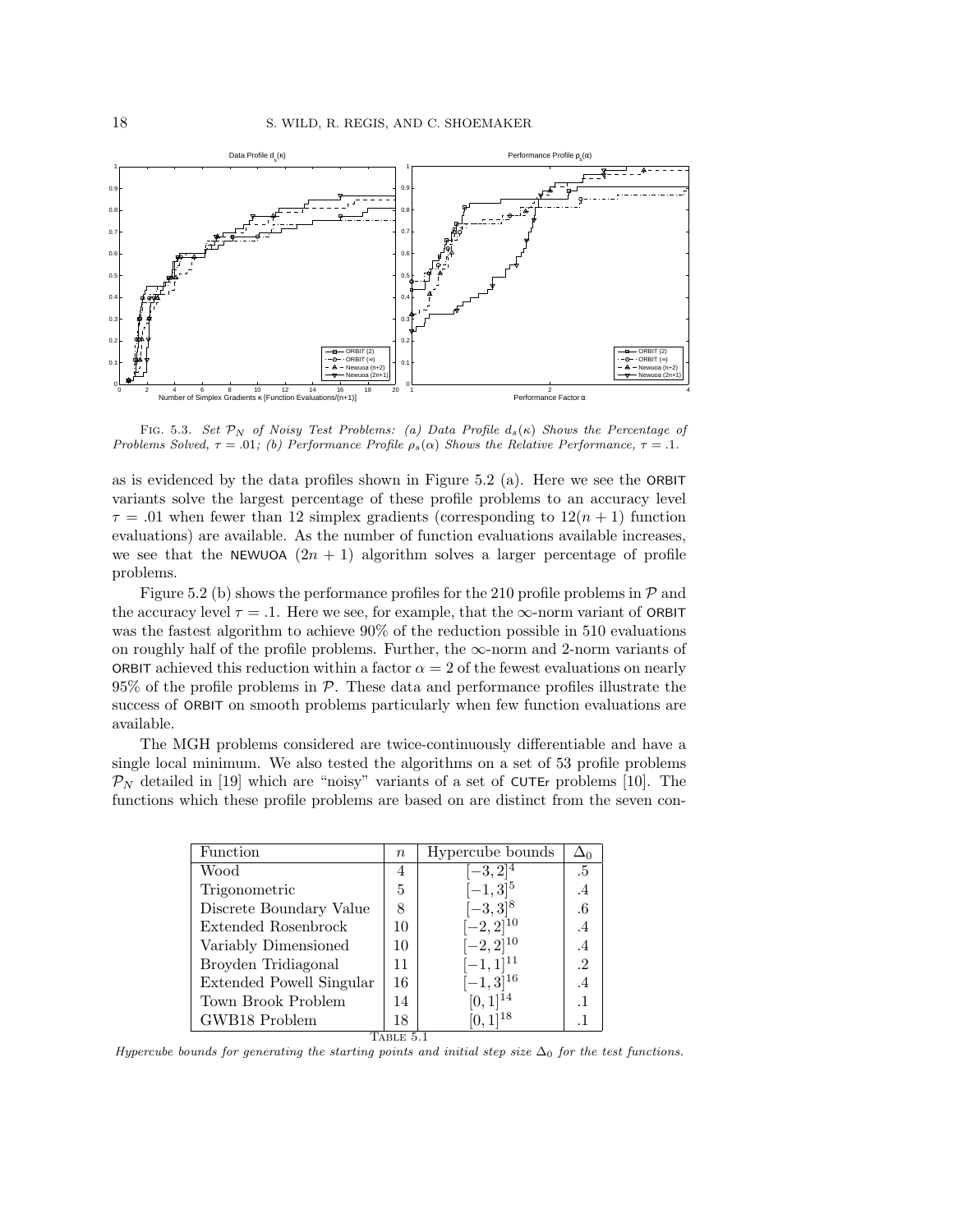sidered above and vary in dimension from  $n = 2$  to  $n = 12$ . We set the maximum number of function evaluations to  $\mu_f = 390$ , corresponding to 30 simplex gradients for the largest of the profile problems in  $\mathcal{P}_N$ . We only show the results for ORBIT and NEWUOA since these performed the best in the above MGH tests. More extensive comparisons between the  $2n+1$  NEWUOA variant, APPSPACK, and NMSMAX on  $\mathcal{P}_N$  can be found in [19].

In the data profiles for  $\tau = .01$  shown in Figure 5.3 (a) we see that ORBIT and NEWUOA have very similar performance, with ORBIT solving slightly more profile problems with smaller numbers of function evaluations, and NEWUOA solving slightly more profile problems with more evaluations. In the performance profiles shown in Figure 5.3 (b) we see that the ORBIT variants each achieve the  $\tau = .1$  accuracy level in the fewest number of evaluations on roughly 45% of the profile problems. These plots show that ORBIT is competitive with NEWUOA on the profile problems in  $\mathcal{P}_N$ , particularly for lower accuracy levels and when fewer function evaluations are available.

6. Environmental Applications. Our motivation for developing ORBIT is optimization of problems in Environmental Engineering relying on complex numerical simulations of physical phenomena. In this section we consider two such applications. As is often the case in practice, both simulators are constrained blackbox functions. In the first problem, the constraints can only be checked after the simulation has been carried out, while in the second, simple bound constraints are present. We will treat both of these problems as unconstrained by adding a smooth penalty term. This approach is justifiable since the bound constraints are not rigid and this penalty term is representative of the goals of these particular environmental problems in practice. We note that since APPSPACK can handle bound constraints, we will provide it with the bound constraints given by the problem and allow it to automatically compute its default scaling based on these bounds. The value of  $\Delta_0$  for each application was again chosen to be 10% of the size of the hypercube corresponding to these bounds as shown in Table 5.3.

The problems presented here are computationally less expensive (a smaller watershed is employed in the first problem while a coarse grid of a groundwater problem is used in the second) of actual problems. As a result, both simulations require less than 6 seconds on a 2.4 GHz Pentium 4 desktop. This practical simplification allows us to test a variety of optimization algorithms at 30 different starting points while keeping both examples representative of the type of functions used in more complex watershed calibration and groundwater bioremediation problems. A more complex groundwater bioremediation model than GWB18 is described in [20] where it takes 3 hours per simulation. The Town Brook watershed is part of the Cannonsville watershed, and simulations with flow, sediment, and phosphorous require up to 7 minutes. Larger models like the Chesapeake watershed model of the EPA [16] can take over 2 hours per simulation.

6.1. Calibration of a Watershed Simulation Model. The Cannonsville Reservoir in upstate New York provides drinking water to New York City (NYC). Phosphorous loads from the watershed into the reservoir are monitored carefully because of concerns about eutrophication, a form of pollution that can cause severe water quality problems. In particular, phosphorous promotes the growth of algae, which then clogs the water supply. Currently, NYC has no filtration plant for the drinking water from its reservoirs in upstate New York. If phosphorous levels become too high, NYC would either have to abandon the water supply or build a filtration plant costing around \$8 billion. It is thus more effective to control the phosphorous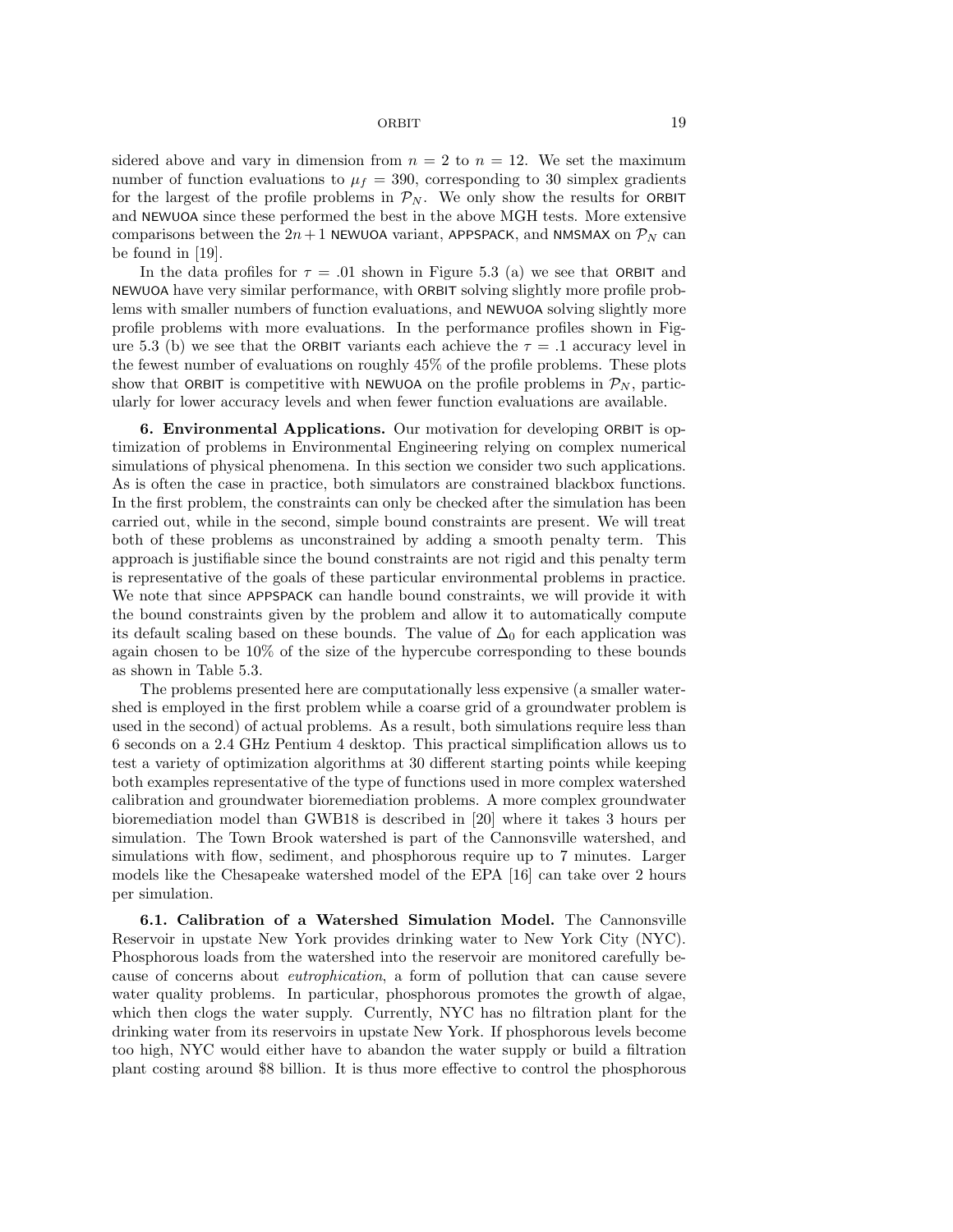

FIG. 6.1. Town Brook Problem  $(n = 14)$ : (a) Mean Best Function Value (30 trials); (b) Performance Profile  $\rho_s(\alpha)$  Shows the Relative Performance,  $\tau = .2$ .

at the watershed level than to build a plant. Hence an accurate model is required to assess the impact of changes in management practices on phosphorous loads.

Following [27], we consider the Town Brook watershed  $(37 \text{ km}^2)$ , which is inside the larger Cannonsville (1200 km<sup>2</sup> ) watershed. Our goal is to calibrate the watershed model for flow against real measured flow data over a period of 1096 days:

(6.1) 
$$
\min \left\{ \sum_{t=1}^{1096} (Q_t^{meas} - Q_t^{sim}(x))^2 : x_i^{min} \le x_i \le x_i^{max}, i = 1, ..., n \right\}.
$$

Here, x is a vector of  $n = 14$  model parameters,  $Q_t^{meas}$  and  $Q_t^{sim}$  are the measured and simulated flows on day t, respectively.

Figure 6.1 (a) shows the mean of the best function value for 30 different starting points generated uniformly within the bound-constrained region by MATLAB's random number generator rand. Here we see that, on average, ORBIT obtains the best function value when between 20 and 140 function evaluations are available (a single full quadratic model in  $\mathbb{R}^{14}$  would require 120 evaluations). We note that while APPSPACK was given the bound constraints of the problem, there was very little difference (on few of the starting points) between this trajectory and the trajectory APPSPACK produced without the constraints. This is because, for the most part, the optimization remained in the bound-constrained region.

When a maximum number of function evaluations of  $\mu_f = 450$  are available, we obtain the performance profiles (for  $\tau = .2$ ) shown in Figure 6.1 (b). Here we see that the  $\infty$ - and 2- norm variants of ORBIT require the fewest function evaluations to attain this accuracy on 40% and 30% of the problems, respectively. While rarely the fastest algorithm, NMSMAX is the most reliable algorithm for this test. It is the only algorithm which is able to attain this accuracy on over 80% of the starting points (for  $f_L$  computed with  $\mu_f = 450$  evaluations). We note that this is consistent with the findings in [19] where APPSPACK and NMSMAX were successful at finding higher accuracy solutions for particularly messy functions if given many function evaluations.

6.2. Optimization for Groundwater Bioremediation. Groundwater bioremediation is the process of cleaning up contaminated groundwater by utilizing the energy-producing and cell-synthesizing activities of microorganisms to transform con-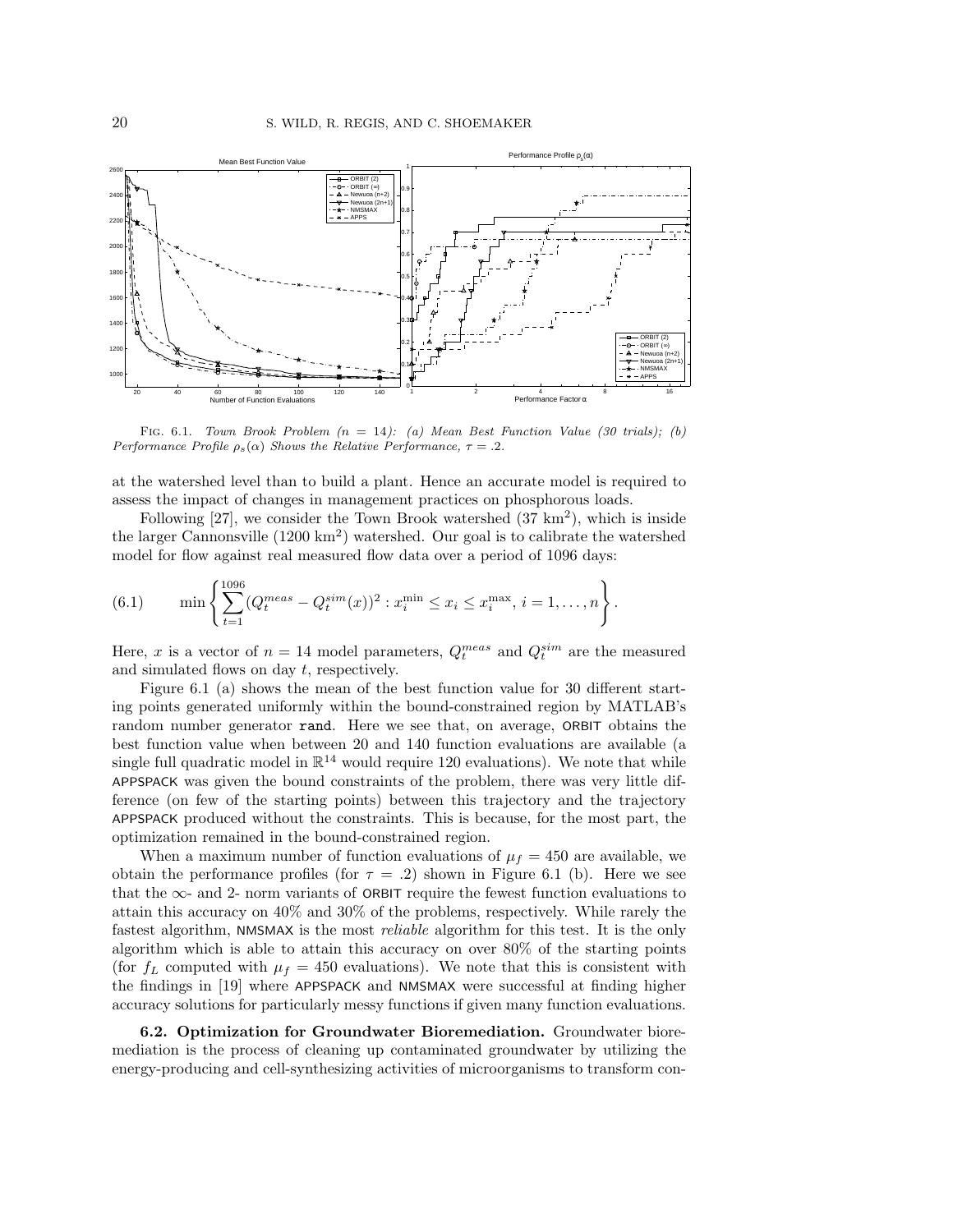

FIG. 6.2. GWB18 Problem  $(n = 18)$ : (a)  $(\log_{10} scale)$  Mean Best Function Value (30 trials); (b) Performance Profile  $\rho_s(\alpha)$  Shows the Relative Performance,  $\tau = .01$ .

taminants into harmless substances. Injection wells pump water and electron acceptors (e.g. oxygen) or nutrients (e.g. nitrogen and phosphorus) into the groundwater in order to promote growth of microorganisms. We assume that sets of both injection wells and monitoring wells, used for measuring concentration of the contaminant, are currently in place at fixed locations. The entire planning horizon is divided into management periods and the goal is to determine the pumping rates for each injection well at the beginning of each management period so that the total pumping cost is minimized subject to constraints that the contaminant concentrations at the monitoring wells are below some threshold level at the end of the remediation period.

In this investigation, we consider a hypothetical contaminated aquifer whose characteristics are symmetric about a horizontal axis. The aquifer is discretized using a two-dimensional finite element mesh. There are 6 injection wells and 84 monitoring wells (located at the nodes of the mesh) that are also symmetric about the horizontal axis. By symmetry, we only need to make pumping decisions for 3 of the injection wells. Six management periods are employed, yielding a total of 18 decision variables. Since we are only able to detect feasibility of a pumping strategy after running the simulation, we eliminate the constraints by means of a penalty term as done by Yoon and Shoemaker [31]. We refer to this problem as GWB18.

Figure 6.2 (a) shows the mean of the best function value for 30 different starting points again generated uniformly within the bound-constrained region by MATLAB's random number generator. Note that by the time the NEWUOA variant interpolating  $2n + 1 = 37$  points has formed its first underdetermined quadratic model, the two ORBIT variants have made significant progress in minimizing the function. Also note that since ORBIT is interpolating at up to  $3n$  points, it is able to make greater progress than the  $n + 2$  variant of NEWUOA.

In Figure 6.2 (b) we show performance plots for  $\tau = .01$  with a maximum number of function evaluations of  $\mu_f = 570$ . Here we see that the ORBIT  $\infty$ -norm and ORBIT 2-norm are the best algorithms on 53% and 33% of the starting points, respectively.

7. Conclusions and Future Work. Our numerical results allow us to conclude that ORBIT is an effective algorithm for derivative-free optimization of a computationally expensive objective function when only a limited number of function evaluations are permissible. More computationally expensive functions, simulating larger physical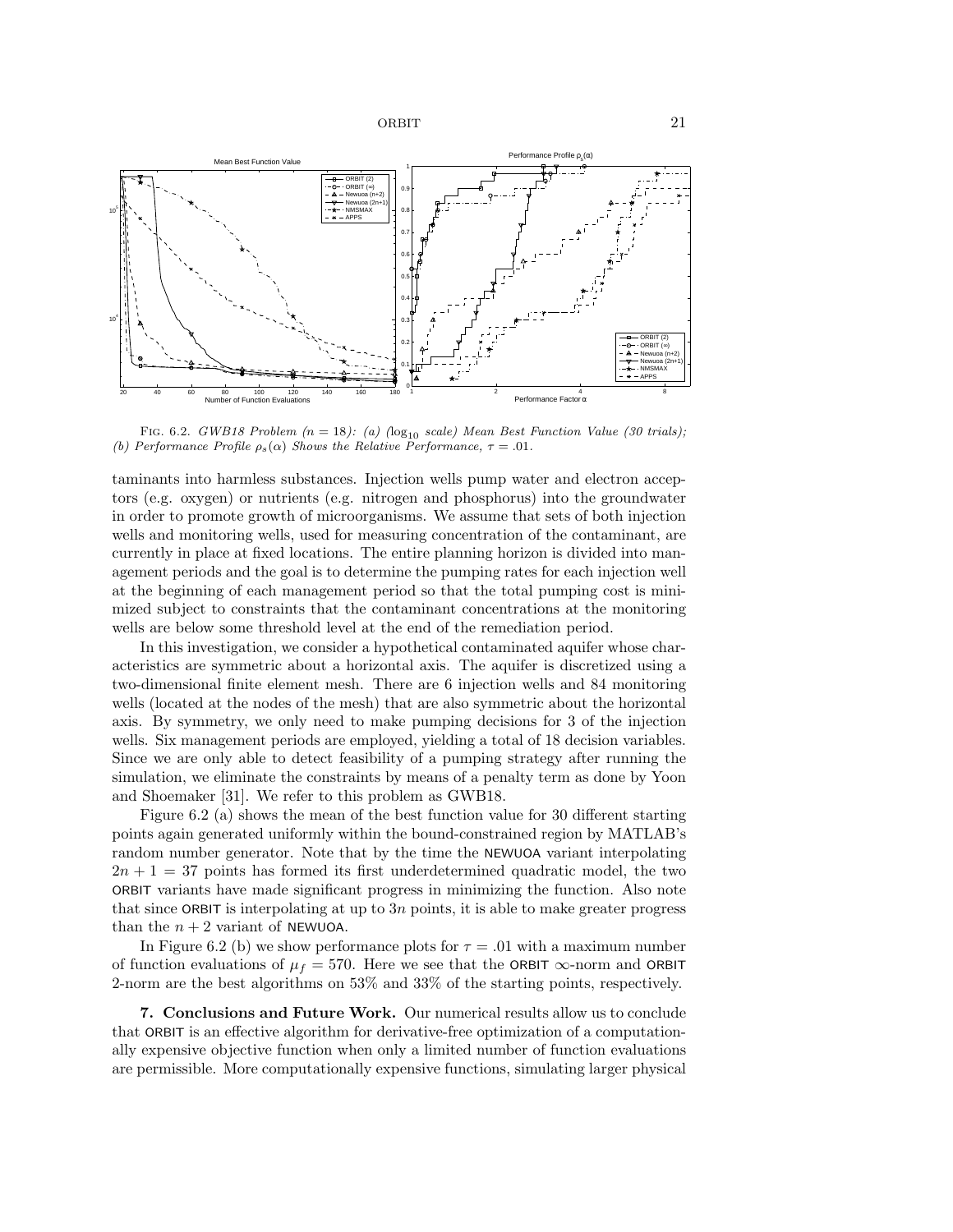domains or using finer discretizations, than the applications considered here would only increase the need for efficient optimization techniques in this setting.

Why do RBF models perform well in our setting? We hypothesize that even though smooth functions look like quadratics locally, our interest is mostly in short term performance. Our nonlinear RBF models can be formed (and maintained) using fewer points than full quadratic models while still preserving the approximation bounds guaranteed for linear interpolation models. Other nonlinear models with linear tails could be tailored to better approximate special classes of functions, but the property of conditional positive definiteness makes RBFs particularly computationally attractive since we can include virtually as many evaluated points as desired. Our method of adding points relies on precisely this property. Further, because we are not bound by linear algebraic expenses, the number of points interpolated can vary from iteration to iteration and we can keep a complete history of the points available for interpolation. Lastly, the parametric radial functions in Table 3.1 can model a wide variety of functions.

In the future, we hope to better delineate the types of functions which we expect ORBIT to perform well on. We are particularly interested in determining whether ORBIT still outperforms similarly greedy algorithms based on underdetermined quadratic models, especially on problems involving calibration (nonlinear least squares) and feasibility determination based on a quadratic penalty approach. While we have run numerical tests using a variety of different radial functions, to what extent the particular radial function affects the performance of ORBIT remains an open question, as does the performance of ORBIT on problems containing areas of nondifferentiability. We also hope to better understand the computational effects of different pivoting strategies in our method of verifying that a model is fully linear. We also intend to explore alternative methods for solving the subproblem since the current use of FMINCON is both a large part of the algorithm's overhead and currently limits ORBIT from obtaining high accuracy solutions.

Lastly, we acknowledge that many practical blackbox problems only admit a limited degree of parallelization. For such problems, researchers with large scale computing environments would achieve greater success with an algorithm, such as Asynchronous Parallel Pattern Search [11, 15], which explicitly evaluates the function in parallel. We have recently begun exploring extensions of ORBIT which take advantage of multiple function evaluations occurring in parallel and the presence of bound constraints. Several theoretical questions also remain and are discussed in [29].

Acknowledgments. The authors are grateful to Raju Rohde, Bryan Tolson, and Jae-Heung Yoon for providing the simulation codes based on simulation codes from their papers [27] and [31] used by us here as application problems. We are also grateful to Andy Conn, Jorge Moré, and two anonymous referees for their helpful suggestions.

## REFERENCES

- [1] M. Benzi, G. Golub, and J. Liesen, Numerical solution of saddle point problems, Acta Numerica, 14 (2005), pp. 1–137.
- [2] M. BJÖRKMAN AND K. HOLMSTRÖM, Global optimization of costly nonconvex functions using radial basis functions, Optimization and Engineering, 1 (2000), pp. 373 – 397.
- [3] M. BUHMANN, Radial Basis Functions: Theory and Implementations, Cambridge University Press, Cambridge, England, 2003.